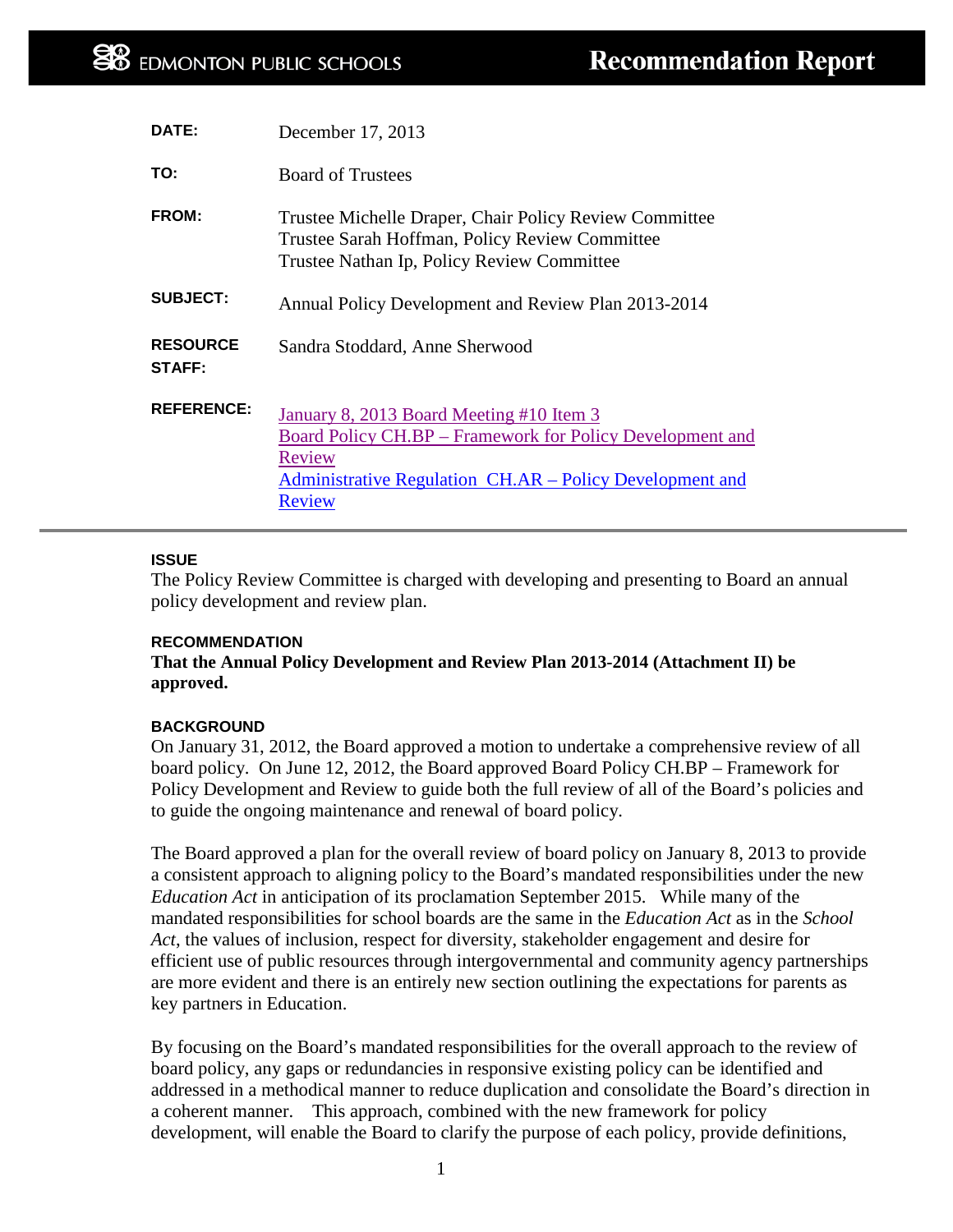and articulate any specific expectations with respect to meeting a board responsibility. This will provide the Superintendent of Schools with parameters for the effective operation of the District and ensure clear lines of reporting and accountability are in place for each policy.

Attachment I provides an update to the overall plan for the comprehensive review of board policy approved by the previous Board January 8, 2013. The plan has been updated to reflect work completed in 2012-2013 reducing the number of board policies from 87 to 75. New policies are indicated by italics and an asterisk and rescinded policies by strike through.

The order and timelines for addressing board responsibilities and themes in the overall plan reflect the need to wait for development of corresponding Ministerial regulations under the new *Education Act* for some topics. Those responsibilities which are not expected to be impacted significantly by the regulations are being addressed first.

As noted in the plan, existing board policies that are deemed responsive to a board responsibility outlined in Section 33 of the *Education Act* are grouped accordingly and may appear under more than one responsibility. The review process requires looking at all related policies to identify common themes related to the responsibility and identify gaps and redundancies in existing policy. This is a new way of examining policy and requires considerable cross-department collaborative work. For example, Appendix I is a sample of the themes identified from existing policies responsive to board responsibility 33(1)(d) "ensure that each student enrolled in a school operated by the board and each staff member employed by the board is provided with a welcoming, caring, respectful and safe learning environment that respects diversity and fosters a sense of belonging." The policy themes for health and wellness and safety and security will be addressed in 2013-2014. The policy theme for "respect for diversity and (a safe and) caring environment" will be addressed once the related Ministerial regulations have been confirmed, most likely 2014-2015.

When the comprehensive review of board policy began it was expected to take 3 to 4 years to complete. The 2013-2014 Policy Review Committee believes that this may have been an ambitious timeline and that it is more reasonable to expect that the work be completed within this Board's term of office by Fall 2017.

Attachment II shows only the proposed annual policy development and review plan for the remainder of 2013-2014.

## **RELATED FACTS**

- The Board should be aware that the best case timelines have been presented. As the work proceeds in considering each broad policy theme, adjustments may need to be made to related policies, placement of policies within the codification structure and timelines accordingly.
- The Policy and Regulations Manual was originally divided into 11 sections based on the Alberta School Boards adaptation of the National School Boards Association (American) policy codification index. As part of the overall review and consolidation of policy, the previous Board approved reducing the number of sections to nine while maintaining the overall codification structure as shown in Appendix II.
- With the launch of the new district website the Policy and Regulations section of the website will reflect the new codification structure (Appendix II). A complete copy of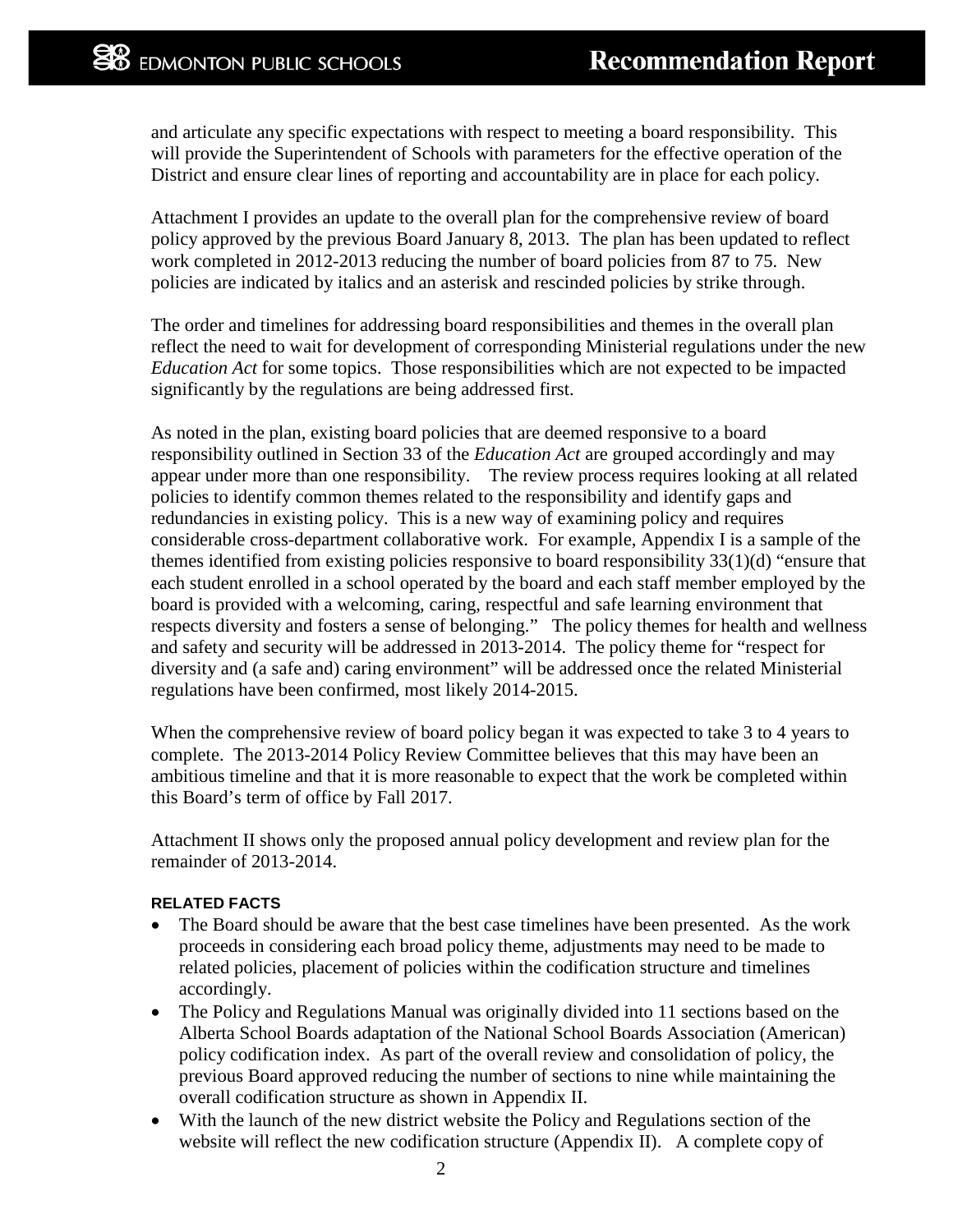recoded board policy and administrative regulations with the new section divisions will be made available to principals and decision unit administrators in January. Individual policies and administrative regulations can be printed in a print friendly format for those principals and decision unit administrators who wish to maintain a hard copy of the policies and regulations on-site.

## **OPTIONS CONSIDERED**

- 1. Approve as printed the recommended Annual Policy Development and Review Plan 2013-3014 (Attachment II).
- 2. Provide suggestions for consideration to the Policy Review Committee and or amend and approve the Annual Policy Development and Review Plan 2013-2014.

## **CONSIDERATIONS & ANALYSIS**

The proposed Annual Policy Development and Review Plan 2013-2014 reflects the continuation of work begun in 2012-2013. The Board will be approving the new District Priorities for 2014-2018 in April and must be considered as work proceeds with the comprehensive policy review and will be a consideration in establishing the annual policy development and review plan for 2014-2015.

## **NEXT STEPS**

Once the Board has approved the annual plan for the remainder of the 2013-2014 year, work will continue according to the plan. The Policy Review Committee shall keep the Board apprised of progress and changes in timelines should they occur. In accordance with board policy CH.BP – Framework for Policy Development and Review and as outlined in the policy development and review process flow in Appendix III, when the Policy Review Committee brings forward a proposed draft policy for first consideration by the Board, the Board will have an opportunity to review, provide input and or make amendments prior to the draft policy being circulated for stakeholder feedback.

## **ATTACHMENTS & APPENDICES**

| <b>ATTACHMENT I</b>  | Plan for Comprehensive Review of Board Policy - Board Responsibilities in   |
|----------------------|-----------------------------------------------------------------------------|
|                      | the <i>Education Act</i> vis-à-vis Board Policy (approved January 8, 2013 - |
|                      | updated November 2013)                                                      |
| <b>ATTACHMENT II</b> | Annual Policy Development and Review Plan for 2013-2014                     |
| <b>APPENDIX I</b>    | Example of Themes for Board Responsibility S33(1)(d)                        |
| <b>APPENDIX II</b>   | Changes to the Policy Manual Codification Structure (changes in mark-up)    |
| <b>APPENDIX III</b>  | Policy Development and Review Process Flow                                  |

AS:lb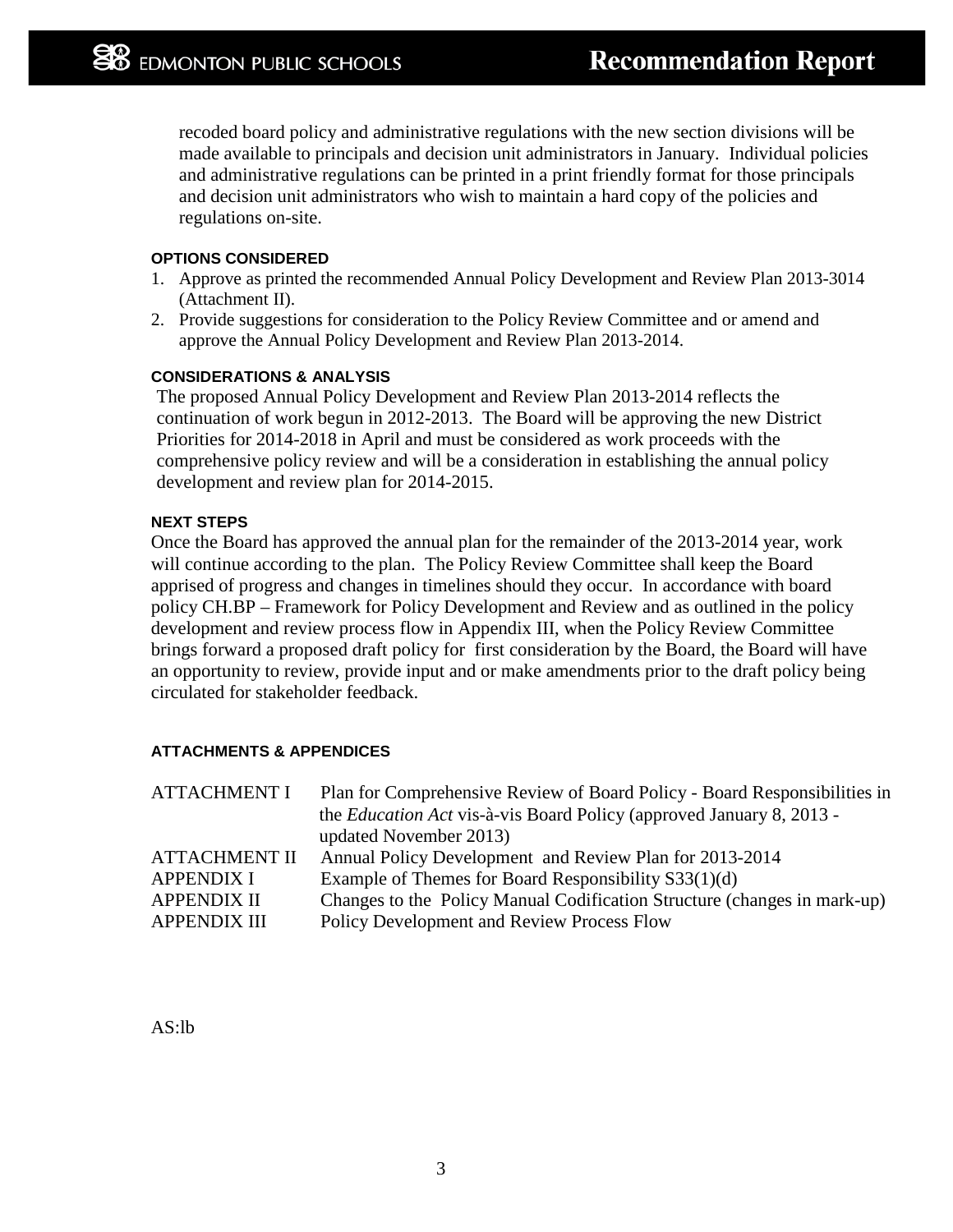# ATTACHMENT I

# **Plan for Comprehensive Review of Board Policy Board Responsibilities in the** *Education Act* **vis-à-vis Board Policy**

This document is an outline of the proposed sequencing for the comprehensive review of Board Policy.

# **BACKGROUND**

The Board's power to delegate authority (Section 52) and legislated board responsibilities (Section 33) in the new, yet to be proclaimed, *Education Act* are key considerations in the review of existing board policy.

Like the *School Act,* the *Education Act* delegates administrative and legislative powers and obligations to school boards. Part 4 Division 1 addresses Board Powers similar to section 60 of the *School* Act and is the primary reference for administrative and legislative powers and obligations. Other powers and obligations have been delegated in a variety of sections of the *Education Act.* 

Section **52** (61) **Delegation of power,** similar to Section 61 of the *School Act,* enables the Board to delegate by board resolution its authority.

**52(1)** Subject to subsections (4) and (5), a board may authorize

… any of its employees, a committee , a school council …..to do any act or thing or exercise any power that the board may do or exercise or is required to do or exercise.

- (4) A board shall not delegate
	- (a) the power to make a bylaw under this Act,
	- (b) the power to close a school or school building under section 62,
	- (c) the power to requisition from a municipality that the board may have from time to time, or
	- (d) the power to hold a hearing under section 212.
- (5) A board shall not delegate, except to a superintendent employed by the board,
	- (a) the power to suspend the services of a teacher, or
	- (b) the power to terminate the services of a teacher.

In other words a board cannot delegate:

- The power to make a bylaw,
- The power to close a school or school building
- The power to requisition from a municipality, and
- The power to hold a teacher transfer hearing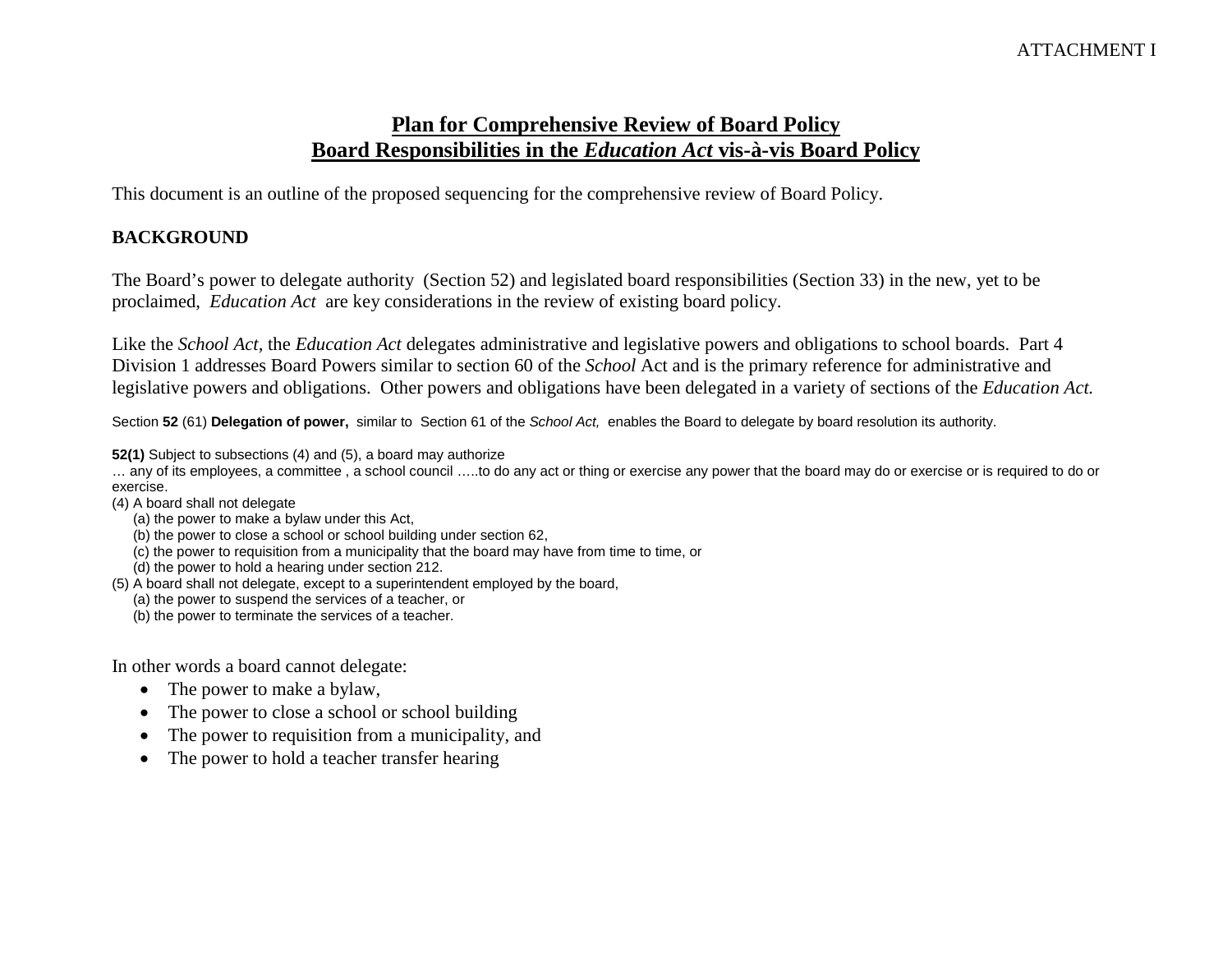## **General powers of boards**

Section: **53**; 60

*"53(1) A board shall*

*(a) establish, maintain and implement policies necessary for fulfilling its responsibilities under section 33,*

*(b) ensure that all policies are available and accessible to students, parents, board employees and others affected by the policies,*

*(c) in co-operation with school councils, provide for parental and community engagement in schools, and*

*(d) maintain, repair, furnish and keep in good order all its real and personal property.*

*(2) A board may*

*(a) subject to section 18 and any regulations under this Act, develop, acquire or offer courses or programs,*

*(b) subject to section 18 and any regulations under this Act, develop or acquire instructional materials for use in courses or programs or in schools, and*

*(c) make policies, subject to any regulations under this Act, respecting the establishment, administration, management and operation of*

*(i) schools operated by the board, or*

*(ii) school buses and other vehicles used for the purposes of the board."*

What follows is a chart, listing Board responsibilities as laid out in Section 33, a preliminary identification of responsive existing board policies, suggested topics for corresponding broad overarching policies and the expected review year. Policies may appear under more than one responsibility/theme.

Note: Policies that have been rescinded are noted by strikeout; new policies are indicated by italics and an asterisk.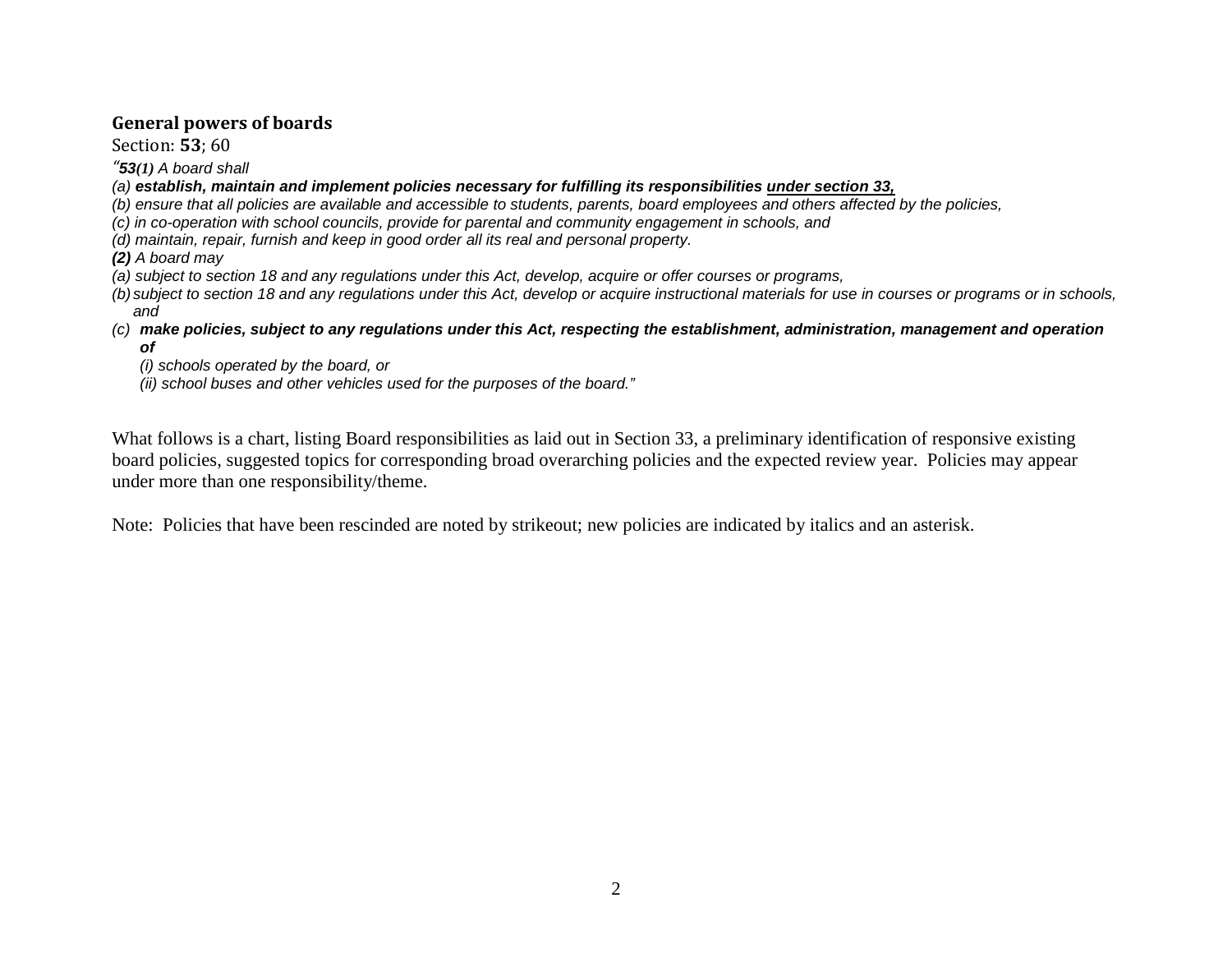# **COMPREHENSIVE POLICY DEVELOPMENT AND REVIEW PLAN 2012-2017**

| <b>Board Responsibilities</b>                                                                                                                                                                                                                            | <b>Existing Board Policies 2012</b>                                                                                                                                                                                                                                                                                                                                                                                                                                                 | <b>Policy Themes</b>                                                                                                                                    | <b>Review</b><br>Year | <b>STATUS</b>                                                                                                                                                                  |
|----------------------------------------------------------------------------------------------------------------------------------------------------------------------------------------------------------------------------------------------------------|-------------------------------------------------------------------------------------------------------------------------------------------------------------------------------------------------------------------------------------------------------------------------------------------------------------------------------------------------------------------------------------------------------------------------------------------------------------------------------------|---------------------------------------------------------------------------------------------------------------------------------------------------------|-----------------------|--------------------------------------------------------------------------------------------------------------------------------------------------------------------------------|
| <b>33(1)</b> A board, as a partner in education,<br>has the responsibility to:<br>deliver appropriate education<br>(a)<br>programming to meet the needs of<br>all students enrolled in a school<br>operated by the board and to enable<br>their success, | <b>HA.BP - Student Programs</b><br>IA/HA.BP- Inclusive Education<br><b>HGA.BP</b> - Basic Instructional Program<br>HGAB/GGAB.BP - Multicultural Education<br>HGAF.BP - Second Language Education,<br>HGAJ/GGAJ.BP - Early Years,<br>IAA/HAA.BP - Aboriginal Education<br>IG/HI.BP - Student Behaviour and Conduct<br>GC/FC.BP - Recruitment, Employment,<br>Qualifications and Deployment of Staff<br><b>HGDD.BP</b> - Performance and Exhibit Opportunities<br>in the Fine Arts    | Appropriate<br>programming to meet<br>needs of all students.                                                                                            | 2012-2013             | New policy (code<br>change) HA/GA.BP-<br><b>Student Programs of</b><br>Study*<br>New code (revised<br>former HA.BP)<br>HAA/GAA.BP<br>Delivery of Student<br>Programs of Study* |
|                                                                                                                                                                                                                                                          | <b>HGDJ.BP</b> - Participation in interschool Athletic<br><b>Activities</b><br>HD/GD.BP - Instructional Time<br>HJ/GJ.BP - Comprehensive Guidance and<br><b>Counseling Programs and Services</b><br>HI.BP - Teaching and Learning Resources                                                                                                                                                                                                                                         | Organization for<br><b>Instruction</b>                                                                                                                  | 2013-2014             |                                                                                                                                                                                |
|                                                                                                                                                                                                                                                          | <b>HK.BP - Student Achievement and Growth</b><br>IC/HC.BP - Student Accommodation<br>FED.BP - Capital Planning<br>IEC/HEC.BP - Student Admission to the District<br>IED/HED.BP - Student Attendance<br><b>HICA.BP - Field Trips</b><br><b>HKB.BP - Homework</b><br>HIAA/GIAA.BP - Health Instruction Materials<br>FO/EO.BP - Environment<br>HCA/GCA.BP - Approval of the School Year<br>Calendar<br>HE/GE.BP - Organization for Instruction<br><b>HGE.BP - Continuing Education</b> | Delivery of programming<br>to meet needs of all<br>students in a school:<br>(staffing, facilities,<br>transportation,<br>instruction)<br>(see 33(1)(i)) | 2014-2015             |                                                                                                                                                                                |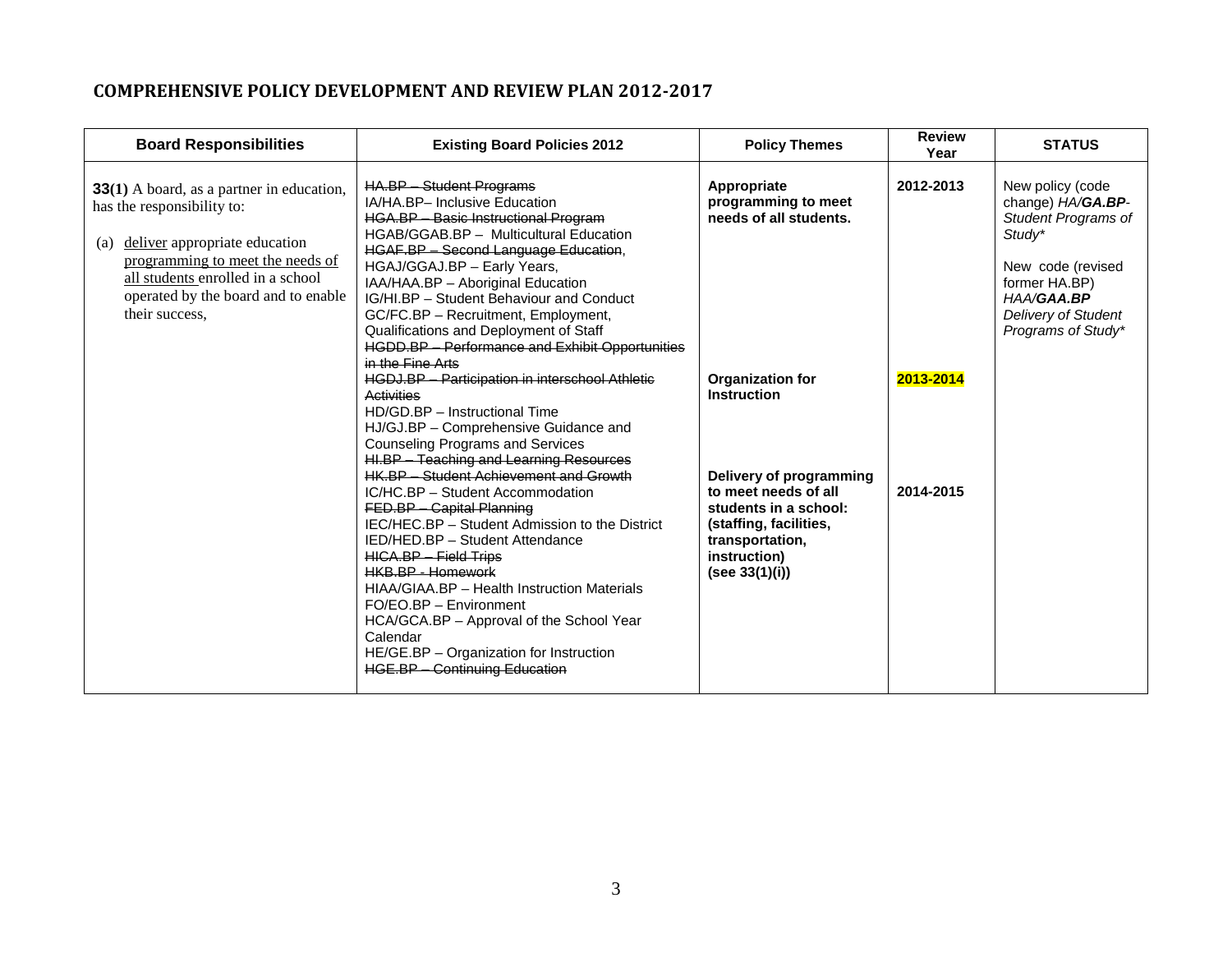| <b>Board Responsibilities</b>                                                                                                                                                                                                                                                                                                                                                | <b>Existing Board Policies 2012</b>                                                                                                                                                                                                                                                                                                                                                                                                                                                                                                                                                                                                                                                              | <b>Policy Themes</b>                                                                                                       | <b>Review</b><br>Year | <b>STATUS</b>                                                                                |
|------------------------------------------------------------------------------------------------------------------------------------------------------------------------------------------------------------------------------------------------------------------------------------------------------------------------------------------------------------------------------|--------------------------------------------------------------------------------------------------------------------------------------------------------------------------------------------------------------------------------------------------------------------------------------------------------------------------------------------------------------------------------------------------------------------------------------------------------------------------------------------------------------------------------------------------------------------------------------------------------------------------------------------------------------------------------------------------|----------------------------------------------------------------------------------------------------------------------------|-----------------------|----------------------------------------------------------------------------------------------|
| <b>33(1)</b> A board, as a partner in education,<br>has the responsibility to:<br>be accountable and provide<br>(b)<br>assurances to students, parents, the<br>community and the Minister for<br>student achievement of learning<br>outcomes,                                                                                                                                | <b>HK.BP</b> - Student Achievement and Growth<br>DA/CO.BP – Fiscal Oversight and Management<br>HD/GD.BP - Instructional Time<br>JBC/IBC.BP-Communications Framework<br>CN.BP - Managing District Information<br>HCA/GCA.BP - Approval of the School Year<br>Calendar<br>IAA/HAA.BP - Aboriginal Education<br>HGAB/GGAB.BP - Multicultural Education<br>Trustee Handbook - Board Committees                                                                                                                                                                                                                                                                                                       | Accountable assessment<br>of student achievement<br>of learning outcomes and<br>reporting thereof.                         | 2012-2013             | Revised and<br>Expanded HK/GK.BP<br><b>Student Assessment.</b><br>Achievement and<br>Growth* |
| $33(1)$ A board, as a partner in<br>education, has the responsibility to:<br>provide, where appropriate, for the<br>(c)<br>engagement of parents, students,<br>staff and the community, including<br>municipalities and the local<br>business community, in board<br>matters, including the board's plans<br>and the achievement of goals and<br>targets within those plans, | AA.BP - Stakeholder Engagement<br>JBC/IBC.BP - Communications Framework<br>JA/IA.BP - Parent and Community Involvement<br>CH.BP - Framework for Policy Development and<br>Review<br>IA/HA.BP - Inclusive Education<br>JJ/IJ.BP - Assisting Community Organizations<br>GAA/FAA.BP - Human Resources Framework<br><b>GBC/FBC.BP Liaison Committees</b><br>HGAB/GGAB.BP - Multicultural Education<br>FA/EA.BP - Infrastructure Planning Principles*<br>FB.BP - School Reopening<br>FL.BP - School Closure<br>IAA/HAA.BP - Aboriginal Education<br>AGA.BP - Recognition of Students, Staff, Parents,<br>and the Community<br>JAB/IAB.BP - Comment, Delegations and<br>Presentations at Board Meeting | <b>Partnerships</b><br><b>Stakeholder</b><br>$\bullet$<br>engagement<br>Social capital<br>$\bullet$<br>see also $33(1)(f)$ | 2013-2015             |                                                                                              |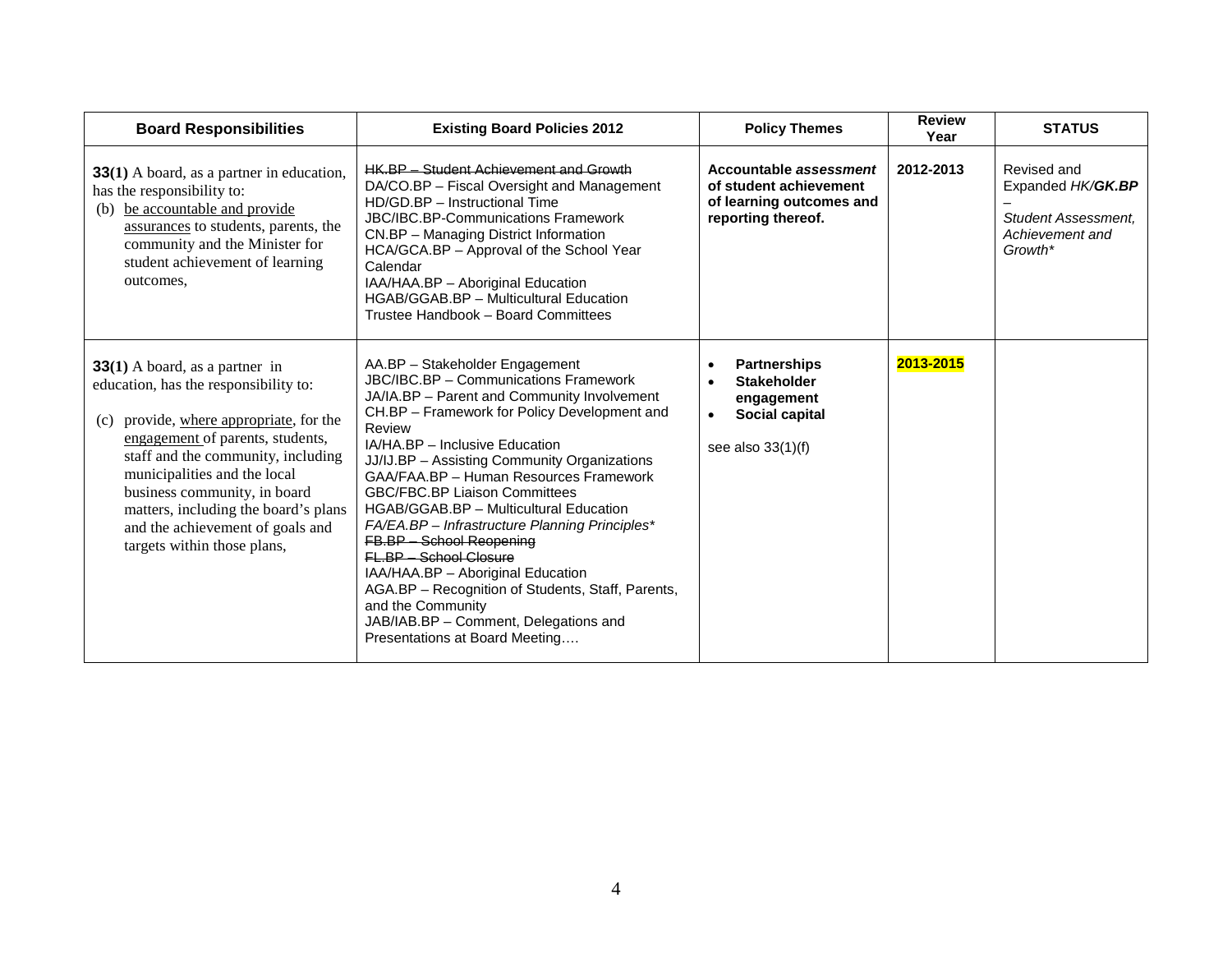| <b>Board Responsibilities</b>                                                                                                                                                                                                                                                                                                                                  | <b>Existing Board Policies 2012</b>                                                                                                                                                                                                                                                                                                                                                                                                                                                                                                                                                                                                                                                                                                                                                                                                                         | <b>Policy Themes</b>                                                                                           | <b>Review</b><br>Year                            | <b>STATUS</b>        |
|----------------------------------------------------------------------------------------------------------------------------------------------------------------------------------------------------------------------------------------------------------------------------------------------------------------------------------------------------------------|-------------------------------------------------------------------------------------------------------------------------------------------------------------------------------------------------------------------------------------------------------------------------------------------------------------------------------------------------------------------------------------------------------------------------------------------------------------------------------------------------------------------------------------------------------------------------------------------------------------------------------------------------------------------------------------------------------------------------------------------------------------------------------------------------------------------------------------------------------------|----------------------------------------------------------------------------------------------------------------|--------------------------------------------------|----------------------|
| $33(1)$ A board, as a partner in education,<br>has the responsibility to:<br>(d) ensure that each student enrolled<br>in a school operated by the board<br>and each staff member employed<br>by the board is provided with a<br>welcoming, caring, respectful and<br>safe learning environment that<br>respects diversity and fosters a<br>sense of belonging, | IF/HF.BP - Safe, Caring and Respectful Learning<br>Environments<br>IFA/HFA.BP - Sexual Orientation and Gender<br><b>Identity</b><br>GBE/FBE.BP - Health and Wellness of Staff and<br><b>Students</b><br>GBEA/FBEA.BP - Occupational Health and Safety<br>GBCA/FBCA.BP - Respectful Working<br>Environments<br>GAA/FAA.BP Human Resources Framework<br>EBC/DBC.BP - Emergency Plans<br><b>HGDJ.BP</b> - Participation in Interschool Athletic<br><b>Activities</b><br>IG/HG.BP - Student Behaviour and Conduct<br><b>HICA.BP - Field Trips</b><br>IGD/HGD.BP - Student Suspension and Expulsion*<br>IA/HA.BP - Inclusive Education<br>IAA/HAA.BP - Aboriginal Education<br>GBCB/FBCB.BP - District Staff Code of Conduct;<br>GBCD/FBCD.BP - Mandatory Records Checks for<br>Employees<br>GBCE/FBCE.BP - Volunteers- Registration and<br><b>Record Checks</b> | <b>Health and Wellness</b><br><b>Safety and Security</b><br><b>Respectful (safe and</b><br>caring) Environment | 2012-2013<br>2013-2014<br>2013-2014<br>2014-2015 | Theme Identification |
|                                                                                                                                                                                                                                                                                                                                                                | GBB/FBB.BP - Community Funded Personnel<br>ACB.BP - National Anthem and Flag<br>HIAA/GIAA.BP - Health Instruction Materials<br>AA.BP - Stakeholder Engagement<br>GJD/FJD.BP - Administrative Recognition<br>JBC/IBC.BP - Communications Framework<br>FM/EM.BP-Alcoholic Beverages & Smoking on<br>District Premises<br>HHHA/GHHA.BP - Tutoring<br>FO/EO.BP - Environment<br>GDB/FDB.BP - Terms and Conditions of<br><b>Employment for Exempt Staff</b><br>GFA/FFA.BP - Reduction of Staff<br>GGC/FGC.BP - Staff Performance<br>GIA/FIA.BP - Pensions<br>GJD/FJD.BP - Administrative Recognition<br>GM/FM.BP - Acknowledgement of Deaths and<br><b>Bereavements</b>                                                                                                                                                                                          |                                                                                                                |                                                  |                      |
|                                                                                                                                                                                                                                                                                                                                                                | 5                                                                                                                                                                                                                                                                                                                                                                                                                                                                                                                                                                                                                                                                                                                                                                                                                                                           |                                                                                                                |                                                  |                      |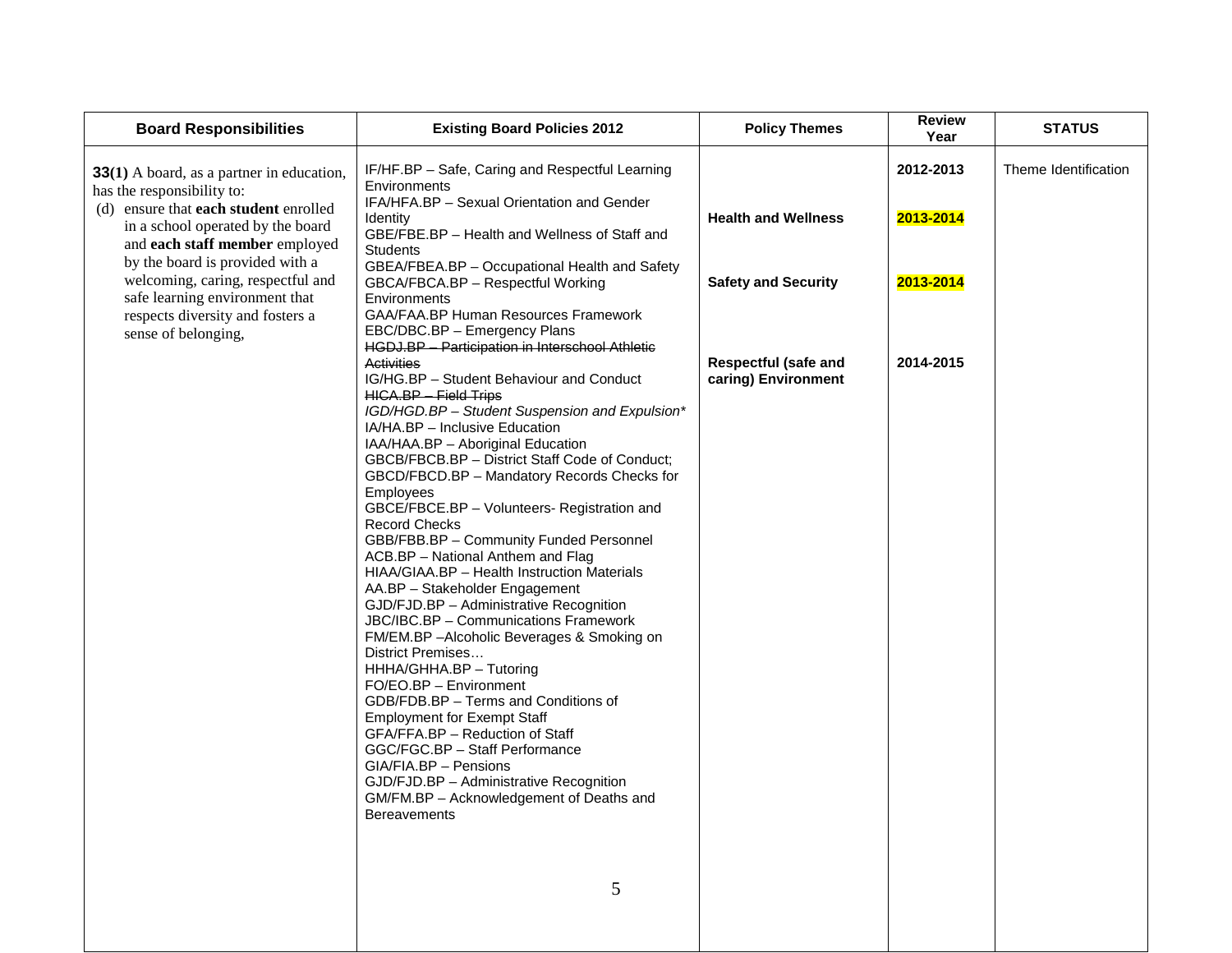| <b>Board Responsibilities</b>                                                                                                                                                                                                                                                         | <b>Existing Board Policies 2012</b>                                                                                                                                                                                                                                                                                                                                                                                                                                                                                                                                                                                                                                                                                                                                                                                                          | <b>Policy Themes</b>                                                        | <b>Review</b><br>Year | <b>STATUS</b> |
|---------------------------------------------------------------------------------------------------------------------------------------------------------------------------------------------------------------------------------------------------------------------------------------|----------------------------------------------------------------------------------------------------------------------------------------------------------------------------------------------------------------------------------------------------------------------------------------------------------------------------------------------------------------------------------------------------------------------------------------------------------------------------------------------------------------------------------------------------------------------------------------------------------------------------------------------------------------------------------------------------------------------------------------------------------------------------------------------------------------------------------------------|-----------------------------------------------------------------------------|-----------------------|---------------|
| 33(1) A board, as a partner in education,<br>has the responsibility to:<br>(e) provide a continuum of specialized<br>supports and services to students<br>that is consistent with the principles<br>of inclusive education,                                                           | IA/HA.BP - Inclusive Education<br>HA/GA.BP - Student Programs of Study*<br>HAA/GAA.BP - Delivery of Student Programs of<br>Study*<br>HGAJ/GGAJ.BP - Early Years,<br>HGAB/GGAB.BP - Multicultural Education<br>HI.BP - Teaching and Learning Resources<br>HHHA/GHHA.BP - Tutoring<br>HIBD/GIBD.BP - Integrated School Library Learning<br>Commons<br>GJ/FJ.BP - Staff Leaves of Absence<br>EEA/DEA.BP - Student Transportation<br><b>HGDJ.BP - Participation in Interschool Athletic</b><br><b>Activities</b><br>KA/DK.BP - District Technology<br>HE/GE.BP - Organization for Instruction<br><b>HGE.BP - Continuing Education</b>                                                                                                                                                                                                            | <b>Theme Identification</b>                                                 | 2013-2015             |               |
| 33(1) A board, as a partner in education,<br>has the responsibility to:<br>collaborate with municipalities,<br>(f)<br>other boards and community-based<br>service agencies in order to<br>effectively address the needs of all<br>students and manage the use of<br>public resources, | IA/HA.BP - Inclusive Education<br>GJ/FJ.BP - Staff Leaves of Absence<br>HGAB/GGAB.BP - Multicultural Education<br>HGAJ/GGAJ.BP - Early Years<br>JA/IA.BP - Parent and Community Involvement<br>JAA/IAA.BP - Educational Partnerships and<br>Sponsorships<br>JJ/IJ.BP - Assisting Community Organizations<br>FA/EA.BP - Infrastructure Planning Principles*<br>GBB/FBB.BP - Community Funded Personnel<br>HIBD/GIBD.BP Integrated School Library Learning<br>Commons<br>JJA/IJA.BP - Electioneering and Politically<br>motivated Communications<br>DA/CO.BP - Fiscal Oversight and Management<br>JBD/IBD.BP - Protocol for Trustee Recognition<br>GBCE/FBCE.BP - Volunteers- Registration and<br><b>Record Checks</b><br>JH/IH.BP - Public Gifts<br>Trustee Handbook - Elections, Advocacy<br><b>Committee, Community Relations Committee</b> | <b>Theme Identification</b><br>partnerships<br>$\bullet$<br>shared services | 2013-2015             |               |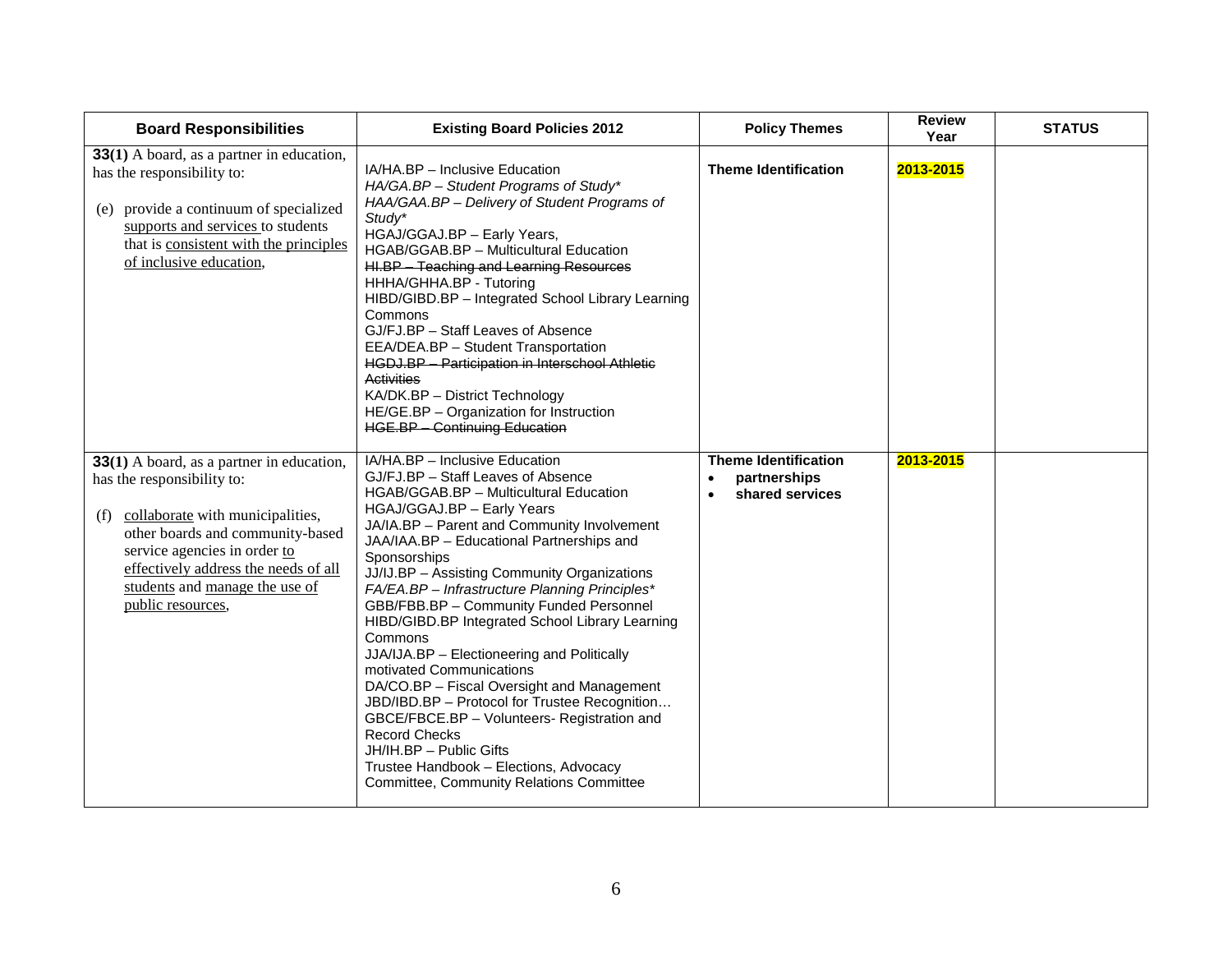| <b>Board Responsibilities</b>                                                                                                                                                                                                                                   | <b>Existing Board Policies 2012</b>                                                                                                                                                                                                                                                                                                                                                                                                                                                                                                   | <b>Policy Themes</b>                                                                                          | <b>Review</b><br>Year  | <b>STATUS</b>              |
|-----------------------------------------------------------------------------------------------------------------------------------------------------------------------------------------------------------------------------------------------------------------|---------------------------------------------------------------------------------------------------------------------------------------------------------------------------------------------------------------------------------------------------------------------------------------------------------------------------------------------------------------------------------------------------------------------------------------------------------------------------------------------------------------------------------------|---------------------------------------------------------------------------------------------------------------|------------------------|----------------------------|
| 33(1) A board, as a partner in education,<br>has the responsibility to:<br>collaborate with post-secondary<br>(g)<br>institutions and the community to<br>enable smooth transitions for<br>students from secondary to post-<br>secondary education;             | HA/GA.BP - Student Programs of Study*<br>IA/HA.BP - Inclusive Education<br>IAA/HAA.BP - Aboriginal Education<br>HGAB/GGAB.BP - Multicultural Education<br><b>HGAB/GGAB.AR - Multicultural Education</b><br>HK.BP - Student Assessment, Achievement and<br>Growth*<br><b>HGE.BP - Continuing Education</b>                                                                                                                                                                                                                             | Collaborate with post-<br>secondary for smooth<br>transition from<br>secondary.                               | 2014-2015              |                            |
| <b>33(1)</b> A board, as a partner in education,<br>has the responsibility to:<br>establish and maintain governance<br>(h)<br>and organizational structures that<br>promote student well-being and<br>success, and monitor and evaluate<br>their effectiveness. | GBE/FBE.BP - Health and Wellness of Staff and<br><b>Students</b><br>IF/HF.BP - Safe, Caring, and Respectful Learning<br>Environments<br>CH.BP - Framework for Policy Development and<br>Review*<br>CHA.BP - Delegation of Authority<br>AD.BP - District Priorities<br>AE.BP – District Vision and Mission<br>GIC/FIC.BP - Employee Assistance<br>HJ/GJ.BP - Comprehensive Guidance and<br><b>Counseling Programs and Services</b><br>GGB/FGB.BP - Evaluation of Superintendent of<br>Schools<br>Trustee Handbook - Trustee Committees | Throughout all policy and<br>administrative regulation<br>metrics<br><b>District Priorities 2014-</b><br>2018 | 2013-2015<br>2013-2014 | Scheduled April 8,<br>2013 |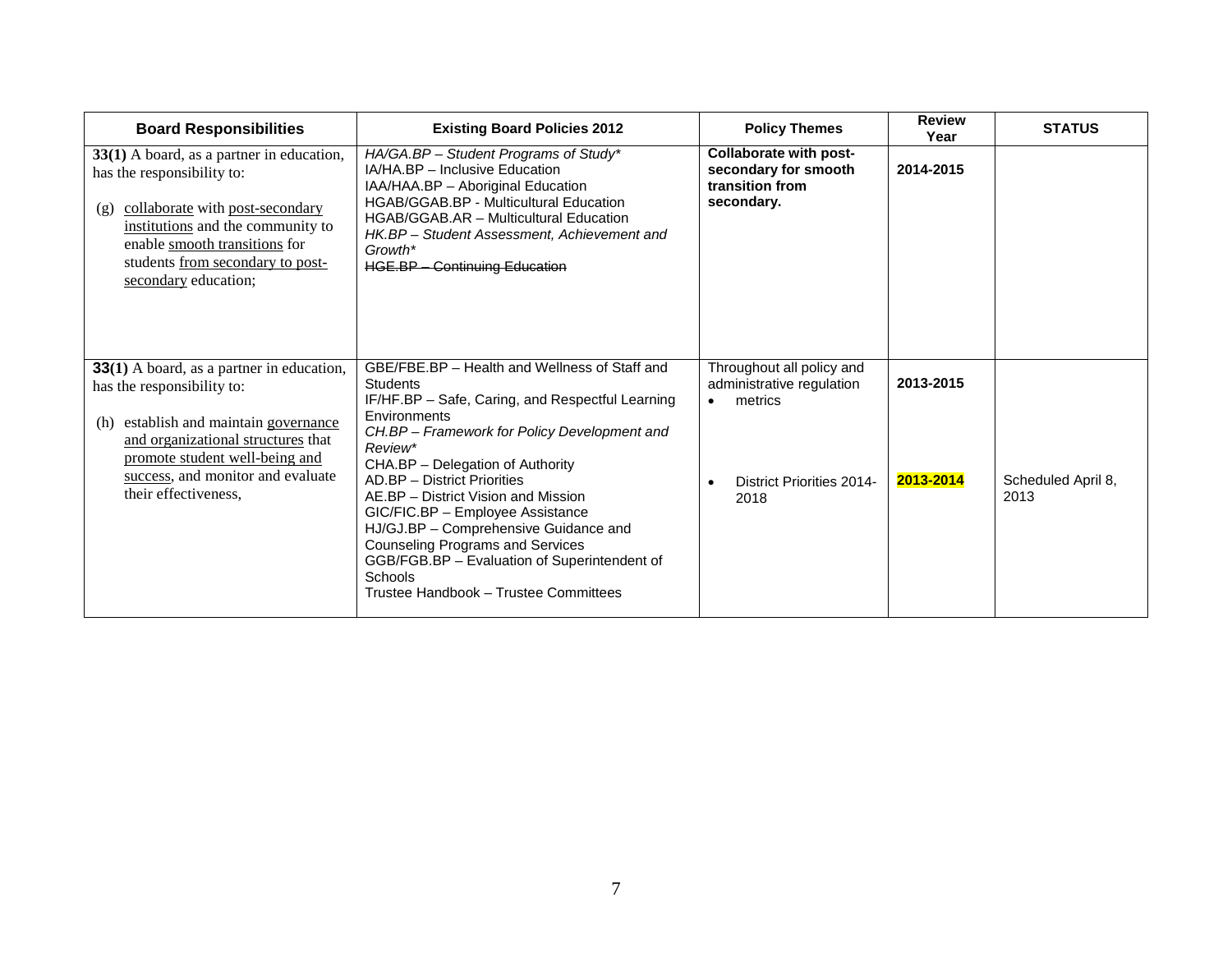| <b>Board Responsibilities</b>                                                                                                                                                                                               | <b>Existing Board Policies 2012</b>                                                                                                                                                                                                                                                                                                                                                                                                                                                                                                                                                                                                                                                                                                                                                                                                                                                                                                                                                                                                                                                                       | <b>Policy Themes</b>                                                                                                                                                                                                                                       | <b>Review</b><br>Year                            | <b>STATUS</b>                                                                                             |
|-----------------------------------------------------------------------------------------------------------------------------------------------------------------------------------------------------------------------------|-----------------------------------------------------------------------------------------------------------------------------------------------------------------------------------------------------------------------------------------------------------------------------------------------------------------------------------------------------------------------------------------------------------------------------------------------------------------------------------------------------------------------------------------------------------------------------------------------------------------------------------------------------------------------------------------------------------------------------------------------------------------------------------------------------------------------------------------------------------------------------------------------------------------------------------------------------------------------------------------------------------------------------------------------------------------------------------------------------------|------------------------------------------------------------------------------------------------------------------------------------------------------------------------------------------------------------------------------------------------------------|--------------------------------------------------|-----------------------------------------------------------------------------------------------------------|
| 33(1) A board, as a partner in education,<br>has the responsibility to:                                                                                                                                                     | DA/CO.BP - Fiscal Oversight and Management<br>DG/CT.BP - Appointment of Principal Banker                                                                                                                                                                                                                                                                                                                                                                                                                                                                                                                                                                                                                                                                                                                                                                                                                                                                                                                                                                                                                  | Effective stewardship of<br>all district resources:                                                                                                                                                                                                        | 2012-2013                                        | Theme Identification                                                                                      |
| ensure effective stewardship of the<br>(i)<br>board's resources,                                                                                                                                                            | DIE/CVE.BP-Auditor<br>DJ/CW.BP - Purchasing<br>CN.BP - Managing District Information<br>GAA/FAA.BP - Human Resources Framework<br>GC/FC.BP - Recruitment, Employment,<br>Qualifications and Deployment of Staff<br>ECA/DCA.BP - Security and Vandalism<br>KA/DK.BP - District Technology<br>FA/EA.BP - Infrastructure Planning Principles*<br>FED.BP - Capital Projects<br>FL.BP - School Closure<br>JG.BP - Community use of District Buildings<br>FO/EO.BP - Environment<br>JAC/IAC.BP - Funding and Endorsement Requests<br>from External Agencies<br>GBCB/FBCB.BP - District Staff code of Conduct<br>INB/HNB.BP - School Assessed Fees<br>GB/FB.BP Authority for Human Resource Decisions<br>GBB/FBB.BP - Community Funded Personnel<br>GBCE/FBCE.BP - Volunteers- Registration and<br><b>Record Checks</b><br>GGC/FGC.BP - Staff Performance<br>FEE.BP - Site Acquisition and Disposal<br>EEA/FEA.BP - Student Transportation<br>FECA.BP - Identification of a Building as a Historic<br>Resource<br>FF.BP - Naming of Schools<br>JH/IH.BP - Public Gifts<br>Trustees' Handbook - Expense Reporting | <b>Capital (buildings)</b><br>$\bullet$<br>and real property)<br>Financial (Public<br>Expense Reporting)<br>SES: supplies,<br>$\bullet$<br>equipment, services<br>Human<br>$\bullet$<br><b>Information and data</b><br>$\bullet$<br>(collected or created) | 2012-2013<br>2013-2014<br>2013-2015<br>2012-2013 | (New) FA/EA.BP<br>Infrastructure<br><b>Planning Principles*</b><br>(New) CNA.BP-<br>Information Security* |
| 33(1) A board, as a partner in education,<br>has the responsibility to:<br>recruit the superintendent and<br>(i)<br>entrust the day-to-day management<br>of the school division to the staff<br>through the superintendent, | GGB/FGB.BP - Evaluation of Superintendent<br>CHA.BP - Board Delegation of Authority<br>CH.BP - Framework for Policy Development and<br>Review*<br>GB/FB.BP - Authority for Human Resources<br>Decisions                                                                                                                                                                                                                                                                                                                                                                                                                                                                                                                                                                                                                                                                                                                                                                                                                                                                                                   | <b>Superintendent Role</b><br>$\bullet$<br>and Responsibilities<br>and Evaluation<br><b>Delegation of</b><br><b>Authority</b>                                                                                                                              | 2012-2013<br>2013-2015                           | Superintendent Hired<br>(job description)                                                                 |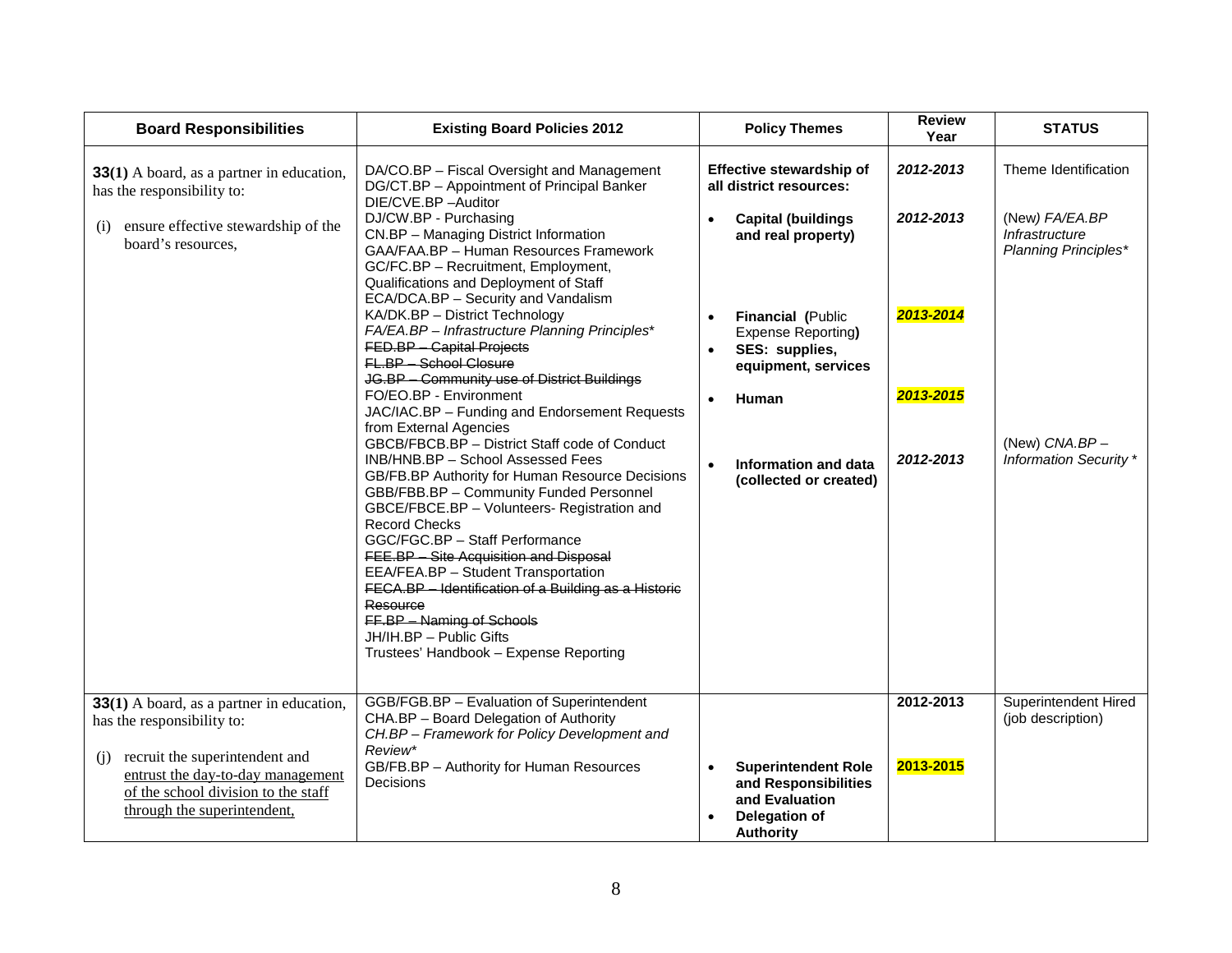| <b>Board Responsibilities</b>                                                                                                                                                                                         | <b>Existing Board Policies 2012</b>                                                             | <b>Policy Themes</b>                                                                                                                                 | <b>Review</b><br>Year | <b>STATUS</b>                                                |
|-----------------------------------------------------------------------------------------------------------------------------------------------------------------------------------------------------------------------|-------------------------------------------------------------------------------------------------|------------------------------------------------------------------------------------------------------------------------------------------------------|-----------------------|--------------------------------------------------------------|
| <b>33(1)</b> A board, as a partner in education,<br>has the responsibility to:                                                                                                                                        | Trustee Manual - Principles of Board Operation and<br>Protocols                                 |                                                                                                                                                      | 2012-2013             | Trustees' Handbook<br>(pre-election)                         |
| develop and implement a code of<br>(k)<br>conduct that applies to trustees of<br>the board, including definitions of<br>breaches and sanctions, in<br>accordance with principles set out<br>by the Minister by order, |                                                                                                 | <b>Board and Trustee Role</b><br>and Responsibilities and<br><b>Code of Conduct (see</b><br>also 33(4))<br>(dependent on Ministerial<br>regulations) | 2014-2015             |                                                              |
| 33(1) A board, as a partner in education,<br>has the responsibility to:                                                                                                                                               | CH.BP - Framework for Policy Development and<br>Review*                                         | <b>Delegation of Authority</b>                                                                                                                       | 2014-2015             |                                                              |
|                                                                                                                                                                                                                       | CHA.BP - Board Delegation of Authority                                                          | Applicable to all policy and                                                                                                                         |                       |                                                              |
| comply with all applicable Acts<br>(1)<br>and regulations,                                                                                                                                                            | GCA/FCA.BP - Qualifications for Teacher<br><b>Continuing Contracts</b><br>GIA/FIA.BP - Pensions | administrative regulation                                                                                                                            |                       |                                                              |
|                                                                                                                                                                                                                       | (All policy and administrative regulations)                                                     |                                                                                                                                                      |                       |                                                              |
| 33(1) A board, as a partner in education,<br>has the responsibility to:                                                                                                                                               | AB.BP - Appeals                                                                                 | <b>Dispute resolution</b><br>processes                                                                                                               | 2014-2015             |                                                              |
| (m) establish appropriate dispute<br>resolution processes, and                                                                                                                                                        |                                                                                                 |                                                                                                                                                      |                       |                                                              |
| 33(1) A board, as a partner in education,<br>has the responsibility to:                                                                                                                                               | CHA.BP - Board Delegation of Authority                                                          | <b>Delegation of Authority</b><br>(subject to completion of<br>comprehensive policy                                                                  | 2013-2015             | Ongoing examination<br>as policies reviewed<br>and developed |
| carry out any other matters that the<br>(n)<br>Minister prescribes.                                                                                                                                                   |                                                                                                 | review)                                                                                                                                              |                       |                                                              |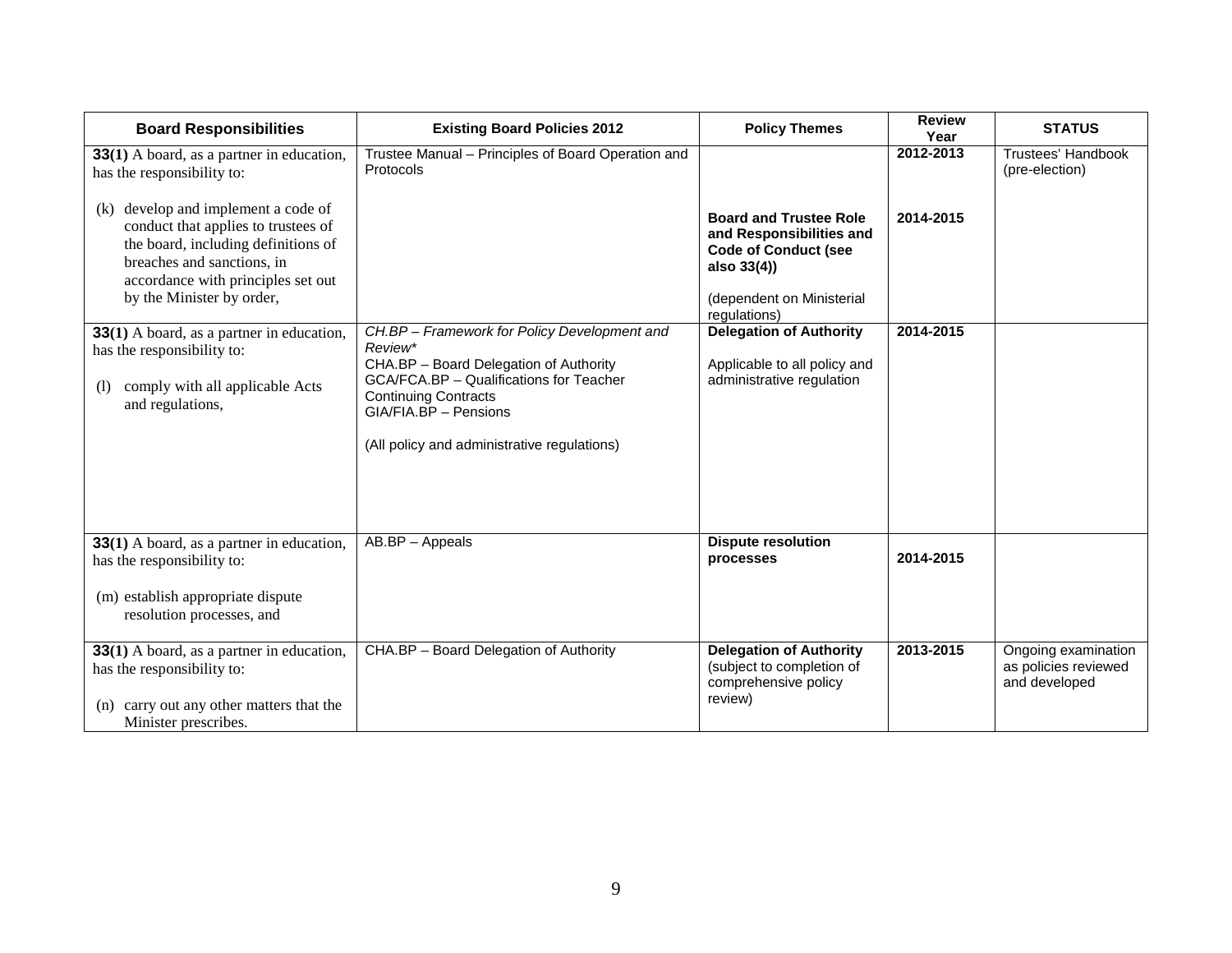| <b>Board Responsibilities</b>                                                                                                                                                                                                                                                                                                                                                                                                                                                                                                                                                                                                                                                                                                                                                                                                                                                                                                                       | <b>Existing Board Policies 2012</b>                                                                                                                                                                                                                                                                    | <b>Policy Themes</b>                                                                                                            | <b>Review</b><br>Year | <b>STATUS</b> |
|-----------------------------------------------------------------------------------------------------------------------------------------------------------------------------------------------------------------------------------------------------------------------------------------------------------------------------------------------------------------------------------------------------------------------------------------------------------------------------------------------------------------------------------------------------------------------------------------------------------------------------------------------------------------------------------------------------------------------------------------------------------------------------------------------------------------------------------------------------------------------------------------------------------------------------------------------------|--------------------------------------------------------------------------------------------------------------------------------------------------------------------------------------------------------------------------------------------------------------------------------------------------------|---------------------------------------------------------------------------------------------------------------------------------|-----------------------|---------------|
| 33(2) A board shall establish, implement<br>and maintain a policy respecting the<br>board's obligation under subsection<br>$(1)(d)$ to provide a welcoming, caring,<br>respectful and safe learning environment<br>that includes the establishment of a code<br>of conduct for students that addresses<br>bullying behaviour.<br>(3) A code of conduct established under<br>subsection $(2)$ must:<br>(a) be made publicly available,<br>(b) be reviewed every year,<br>(c) be provided to all staff of the board,<br>students of the board and parents of<br>students of the board,<br>(d) contain the following elements:<br>a statement of purpose that<br>(i)<br>provides a rationale for the<br>code of conduct, with a focus<br>on welcoming, caring,<br>respectful and safe learning<br>environments;<br>(ii) one or more statements that<br>address the prohibited grounds<br>of discrimination set out in the<br>Alberta Human Rights Act; | IF/HF.BP - Safe Caring and Respectful Learning<br>Environments<br><b>IFA/HFA.BP Sexual Orientation and Gender Identity</b><br>IG/HG.BP - Student Behaviour and Conduct<br>IGD/HGD.BP - Student Suspension and<br>Expulsions*<br>IED/HED.BP - Student Attendance<br>ECA/DCA.BP - Security and Vandalism | <b>Requirements for a</b><br><b>Student Code of Conduct</b><br>(see also $33(4)$ )<br>(dependent on Ministerial<br>regulations) | 2014-2015             |               |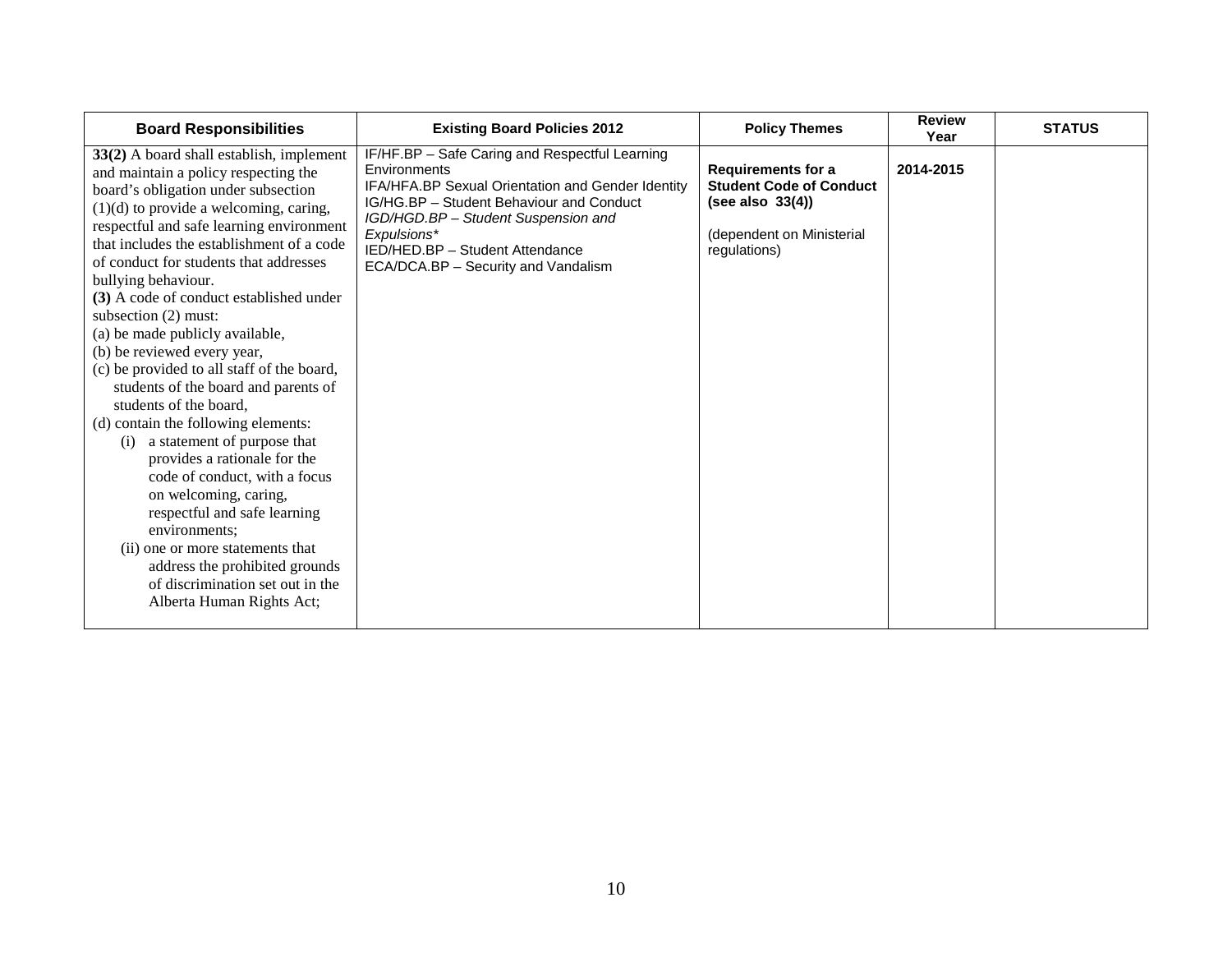| <b>Board Responsibilities</b>                              | <b>Existing Board Policies 2012</b> | <b>Policy Themes</b> | <b>Review</b><br>Year | <b>STATUS</b> |
|------------------------------------------------------------|-------------------------------------|----------------------|-----------------------|---------------|
|                                                            |                                     |                      |                       |               |
| (iii) one or more statements about                         |                                     |                      |                       |               |
| what is acceptable behaviour                               |                                     |                      |                       |               |
| and what is unacceptable<br>behaviour, whether or not it   |                                     |                      |                       |               |
| occurs within the school                                   |                                     |                      |                       |               |
|                                                            |                                     |                      |                       |               |
| building, during the school day<br>or by electronic means; |                                     |                      |                       |               |
| (iv) one or more statements about                          |                                     |                      |                       |               |
| the consequences of                                        |                                     |                      |                       |               |
| unacceptable behaviour, which                              |                                     |                      |                       |               |
| must take account of the                                   |                                     |                      |                       |               |
| student's age, maturity and                                |                                     |                      |                       |               |
| individual circumstances, and                              |                                     |                      |                       |               |
| which must ensure that support                             |                                     |                      |                       |               |
| is provided for students who                               |                                     |                      |                       |               |
| are impacted by inappropriate                              |                                     |                      |                       |               |
| behaviour, as well as for                                  |                                     |                      |                       |               |
| students who are impacted by                               |                                     |                      |                       |               |
| inappropriate behaviour, as                                |                                     |                      |                       |               |
| well as for students who engage                            |                                     |                      |                       |               |
| in inappropriate behaviour, and                            |                                     |                      |                       |               |
| (e) be in accordance with any further                      |                                     |                      |                       |               |
| requirements established by the Minister                   |                                     |                      |                       |               |
| by order.                                                  |                                     |                      |                       |               |
| 33(4) An order of the Minister under                       |                                     |                      | 2014-2015             |               |
| subsection $(1)(k)$ or $(3)(e)$ must be made               |                                     |                      |                       |               |
| publicly available.                                        |                                     |                      |                       |               |
|                                                            |                                     |                      |                       |               |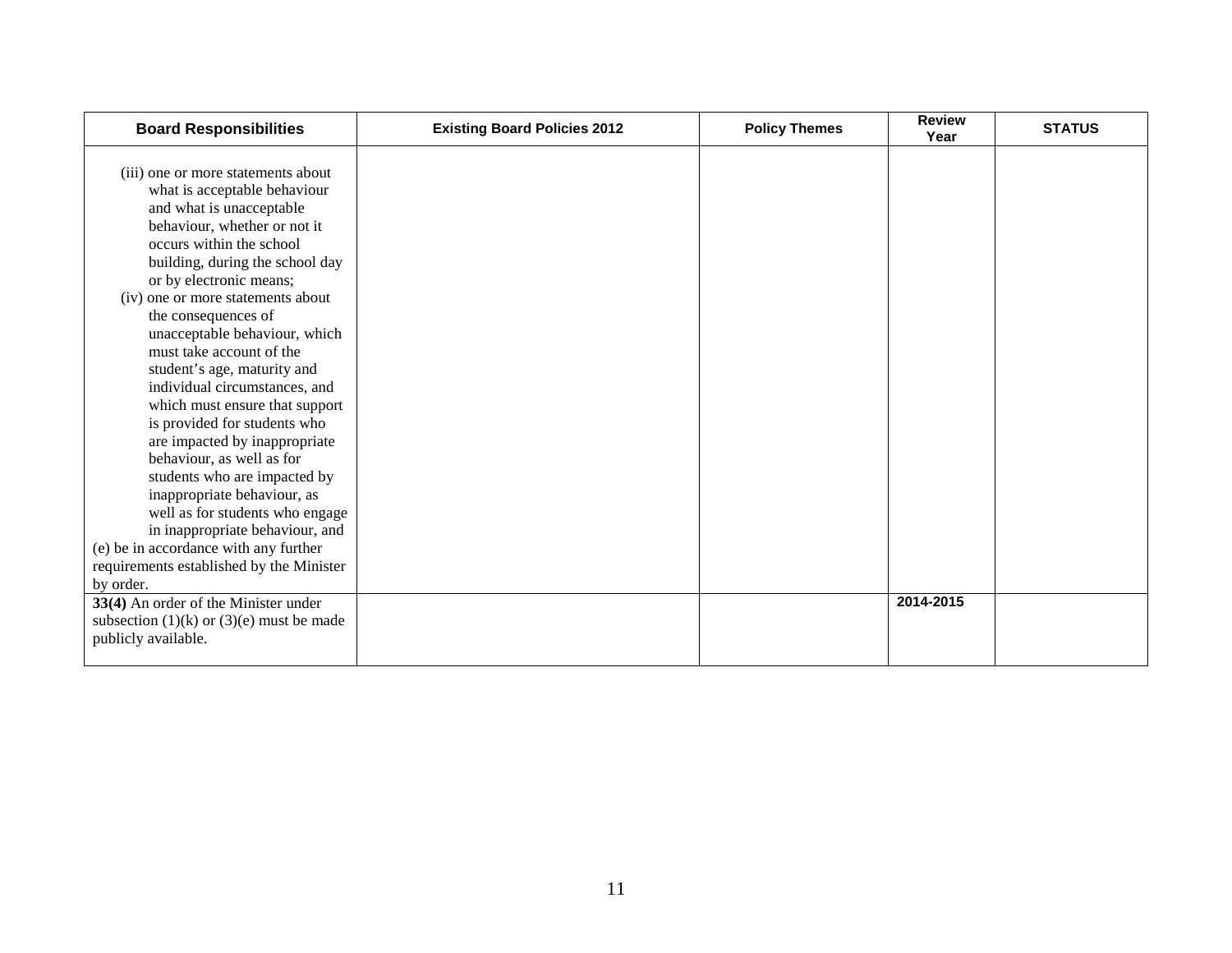# **ANNUAL POLICY DEVELOPMENT AND REVIEW PLAN 2013-2014 ATTACHMENT II**

| <b>Board Responsibilities</b>                                                                                                                                                                                                                                                                                                                                             | <b>Existing Board Policies</b>                                                                                                                                                                                                                                                                                                                                                                                                                                                                                                                                                                                      | <b>Policy Themes</b>                                                                                                                                     | <b>Review</b><br>Year | <b>STATUS</b> |
|---------------------------------------------------------------------------------------------------------------------------------------------------------------------------------------------------------------------------------------------------------------------------------------------------------------------------------------------------------------------------|---------------------------------------------------------------------------------------------------------------------------------------------------------------------------------------------------------------------------------------------------------------------------------------------------------------------------------------------------------------------------------------------------------------------------------------------------------------------------------------------------------------------------------------------------------------------------------------------------------------------|----------------------------------------------------------------------------------------------------------------------------------------------------------|-----------------------|---------------|
| <b>33(1)</b> A board, as a partner in education,<br>has the responsibility to:<br>deliver appropriate education<br>(a)<br>programming to meet the needs of<br>all students enrolled in a school<br>operated by the board and to enable<br>their success,                                                                                                                  | GD.BP - Instructional Time<br>GCA.BP - Approval of the School Year Calendar<br>GE.BP - Organization for Instruction                                                                                                                                                                                                                                                                                                                                                                                                                                                                                                 | <b>Organization for</b><br><b>Instruction</b>                                                                                                            | 2013-2014             |               |
| $33(1)$ A board, as a partner in<br>education, has the responsibility to:<br>(c) provide, where appropriate, for the<br>engagement of parents, students,<br>staff and the community, including<br>municipalities and the local<br>business community, in board<br>matters, including the board's plans<br>and the achievement of goals and<br>targets within those plans, | AA.BP - Stakeholder Engagement<br><b>IBC.BP</b> - Communications Framework<br>IA.BP - Parent and Community Involvement<br>CH.BP - Framework for Policy Development and<br>Review<br>HA.BP - Inclusive Education<br>IJ.BP - Assisting Community Organizations<br>FAA.BP - Human Resources Framework<br><b>FBC.BP Liaison Committees</b><br><b>GGAB.BP</b> - Multicultural Education<br>EA.BP - Infrastructure Planning Principles*<br>HAA.BP - Aboriginal Education<br>AGA.BP - Recognition of Students, Staff, Parents,<br>and the Community<br>IAB.BP - Comment, Delegations and Presentations<br>at Board Meeting | <b>Theme Identification</b><br>Partnerships<br>$\bullet$<br>Stakeholder<br>$\bullet$<br>engagement<br>Social capital<br>$\bullet$<br>see also $33(1)(f)$ | 2013-2015             |               |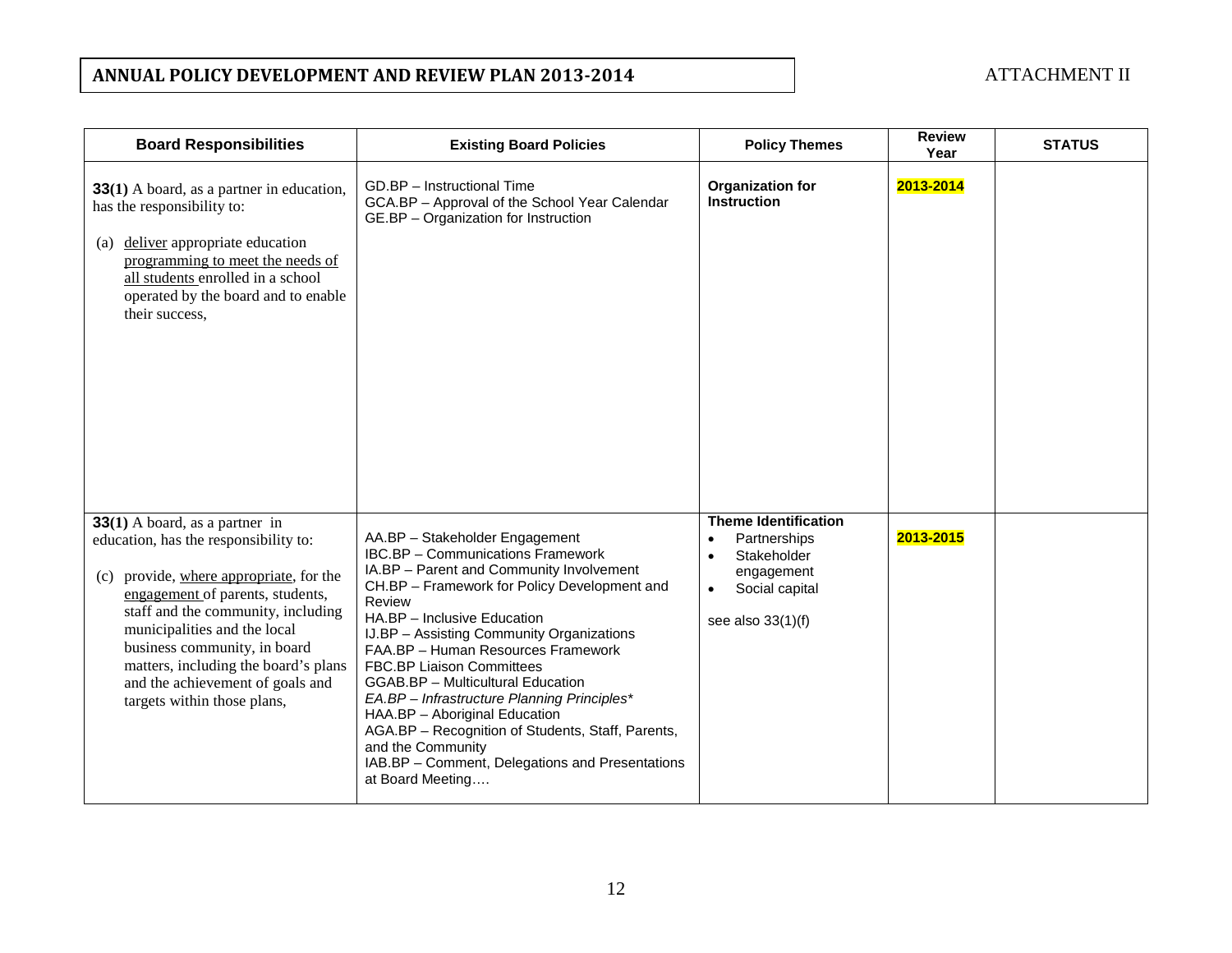| <b>Board Responsibilities</b>                                                                                                                                                                                              | <b>Existing Board Policies</b>                                                                                                                                                                                                                                                                                                                                                                                                                                                                                                                                                                                                                                                                                                                                                                                                           | <b>Policy Themes</b>                               | <b>Review</b><br>Year | <b>STATUS</b> |
|----------------------------------------------------------------------------------------------------------------------------------------------------------------------------------------------------------------------------|------------------------------------------------------------------------------------------------------------------------------------------------------------------------------------------------------------------------------------------------------------------------------------------------------------------------------------------------------------------------------------------------------------------------------------------------------------------------------------------------------------------------------------------------------------------------------------------------------------------------------------------------------------------------------------------------------------------------------------------------------------------------------------------------------------------------------------------|----------------------------------------------------|-----------------------|---------------|
| 33(1) A board, as a partner in education,<br>has the responsibility to:<br>(d) ensure that each student enrolled<br>in a school operated by the board<br>and each staff member employed<br>by the board is provided with a | FBE.BP - Health and Wellness of Staff and<br><b>Students</b><br>FBEA.BP - Occupational Health and Safety<br>GA.BP - Student Programs of Study*<br>GIAA.BP - Health Instruction Materials<br>EO.BP - Environment                                                                                                                                                                                                                                                                                                                                                                                                                                                                                                                                                                                                                          | <b>Health and Wellness</b>                         | 2013-2014             |               |
| welcoming, caring, respectful and<br>safe learning environment that<br>respects diversity and fosters a<br>sense of belonging,                                                                                             | FBCD.BP - Mandatory Records Checks for<br><b>Employees</b><br>FBCE.BP - Volunteers- Registration and Record<br>Checks<br>FBB.BP - Community Funded Personnel<br>GHHA.BP - Tutoring<br>EM.BP - Alcoholic Beverages & Smoking on District<br>Premises<br>DBC.BP - Emergency Plans                                                                                                                                                                                                                                                                                                                                                                                                                                                                                                                                                          | <b>Safety and Security</b>                         | 2013-2014             |               |
|                                                                                                                                                                                                                            | HF.BP - Safe, Caring and Respectful Learning<br>Environments<br>HFA.BP - Sexual Orientation and Gender Identity<br>FBCA.BP - Respectful Working Environments<br><b>FAA.BP Human Resources Framework</b><br>HG.BP - Student Behaviour and Conduct<br>HGD.BP - Student Suspension and Expulsion*<br>HA.BP - Inclusive Education<br>HAA.BP - Aboriginal Education<br>FBCB.BP - District Staff Code of Conduct;<br>ACB.BP - National Anthem and Flag<br>AA.BP - Stakeholder Engagement<br>FKD.BP - Administrative Recognition<br><b>IBC.BP</b> - Communications Framework<br>FDB.BP - Terms and Conditions of Employment for<br><b>Exempt Staff</b><br>FFA.BP - Reduction of Staff<br>FGC.BP - Staff Performance<br>FIA.BP - Pensions<br>FJD.BP - Administrative Recognition<br>FM.BP - Acknowledgement of Deaths and<br><b>Bereavements</b> | <b>Respectful (safe and</b><br>caring) Environment | 2014-2015             |               |
|                                                                                                                                                                                                                            | 13                                                                                                                                                                                                                                                                                                                                                                                                                                                                                                                                                                                                                                                                                                                                                                                                                                       |                                                    |                       |               |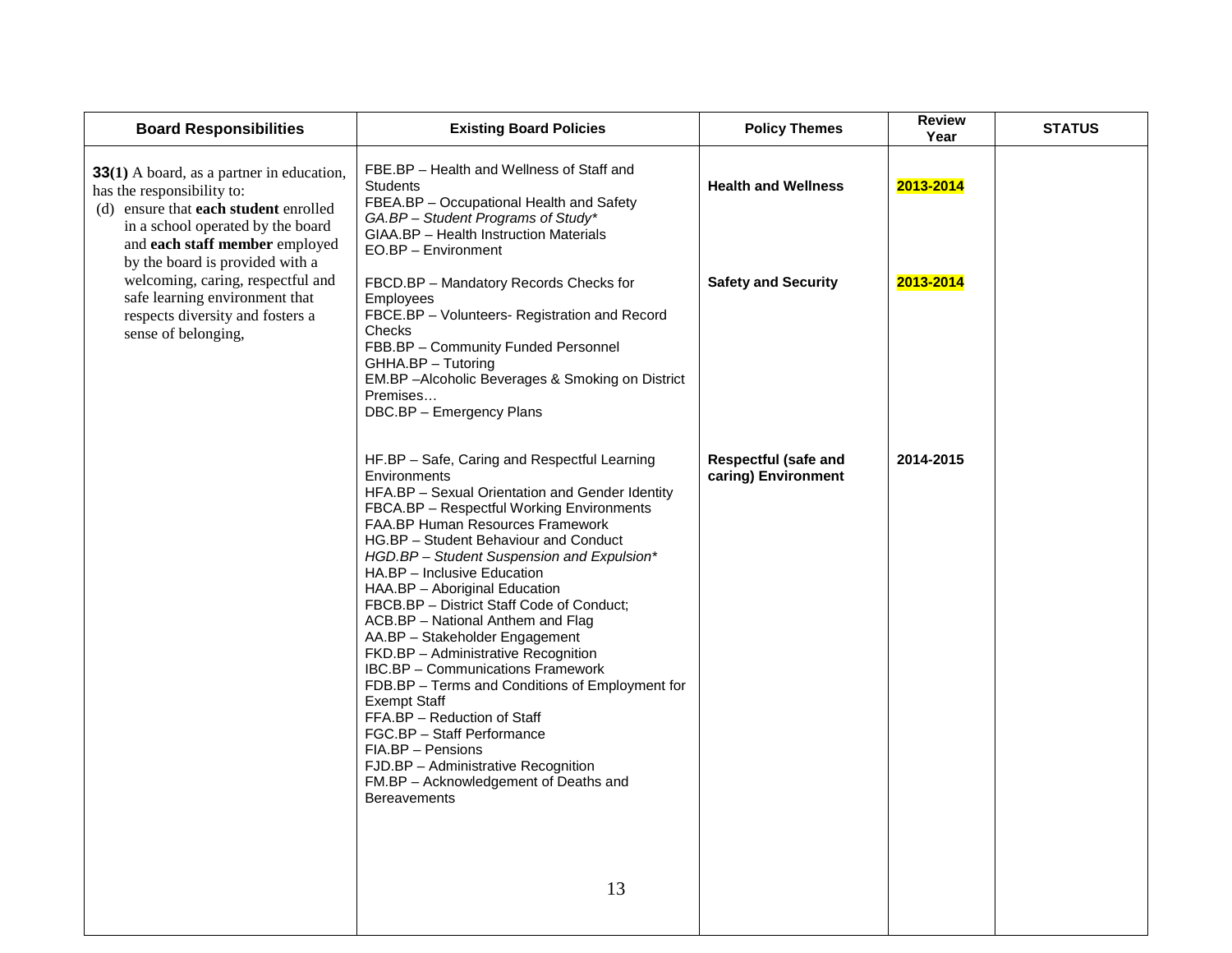| <b>Board Responsibilities</b>                                                                                                                                                                                                                                                         | <b>Existing Board Policies</b>                                                                                                                                                                                                                                                                                                                                                                                                                                                                                                                                                                                                                                                                                                                                                      | <b>Policy Themes</b>                                                                             | <b>Review</b><br>Year | <b>STATUS</b> |
|---------------------------------------------------------------------------------------------------------------------------------------------------------------------------------------------------------------------------------------------------------------------------------------|-------------------------------------------------------------------------------------------------------------------------------------------------------------------------------------------------------------------------------------------------------------------------------------------------------------------------------------------------------------------------------------------------------------------------------------------------------------------------------------------------------------------------------------------------------------------------------------------------------------------------------------------------------------------------------------------------------------------------------------------------------------------------------------|--------------------------------------------------------------------------------------------------|-----------------------|---------------|
| 33(1) A board, as a partner in education,<br>has the responsibility to:<br>(e) provide a continuum of specialized<br>supports and services to students<br>that is consistent with the principles<br>of inclusive education,                                                           | HA.BP - Inclusive Education<br>GA.BP - Student Programs of Study*<br>GAA.BP - Delivery of Student Programs of Study*<br>GGAJ.BP - Early Years,<br>GGAB.BP - Multicultural Education<br>GHHA.BP - Tutoring<br>GIBD.BP - Integrated School Library Learning<br>Commons<br>FJ.BP - Staff Leaves of Absence<br>DEA.BP - Student Transportation<br>DK.BP - District Technology<br>GE.BP - Organization for Instruction                                                                                                                                                                                                                                                                                                                                                                   | <b>Theme Identification</b>                                                                      | 2013-2015             |               |
| 33(1) A board, as a partner in education,<br>has the responsibility to:<br>collaborate with municipalities,<br>(f)<br>other boards and community-based<br>service agencies in order to<br>effectively address the needs of all<br>students and manage the use of<br>public resources, | HI.BP - Inclusive Education<br>FJ.BP - Staff Leaves of Absence<br><b>GGAB.BP</b> - Multicultural Education<br>GGAJ.BP - Early Years<br>IA.BP - Parent and Community Involvement<br>IAA.BP - Educational Partnerships and<br>Sponsorships<br>IJ.BP - Assisting Community Organizations<br>EA.BP - Infrastructure Planning Principles*<br>FBB.BP - Community Funded Personnel<br>GIBD.BP Integrated School Library Learning<br>Commons<br>IJA.BP - Electioneering and Politically motivated<br>Communications<br>CO.BP - Fiscal Oversight and Management<br>IBD.BP - Protocol for Trustee Recognition<br>FBCE.BP - Volunteers- Registration and Record<br>Checks<br>IH.BP - Public Gifts<br>Trustee Handbook - Elections, Advocacy<br><b>Committee, Community Relations Committee</b> | <b>Theme Identification</b><br>partnerships<br>$\bullet$<br>shared services<br>See also 33(1)(c) | 2013-2015             |               |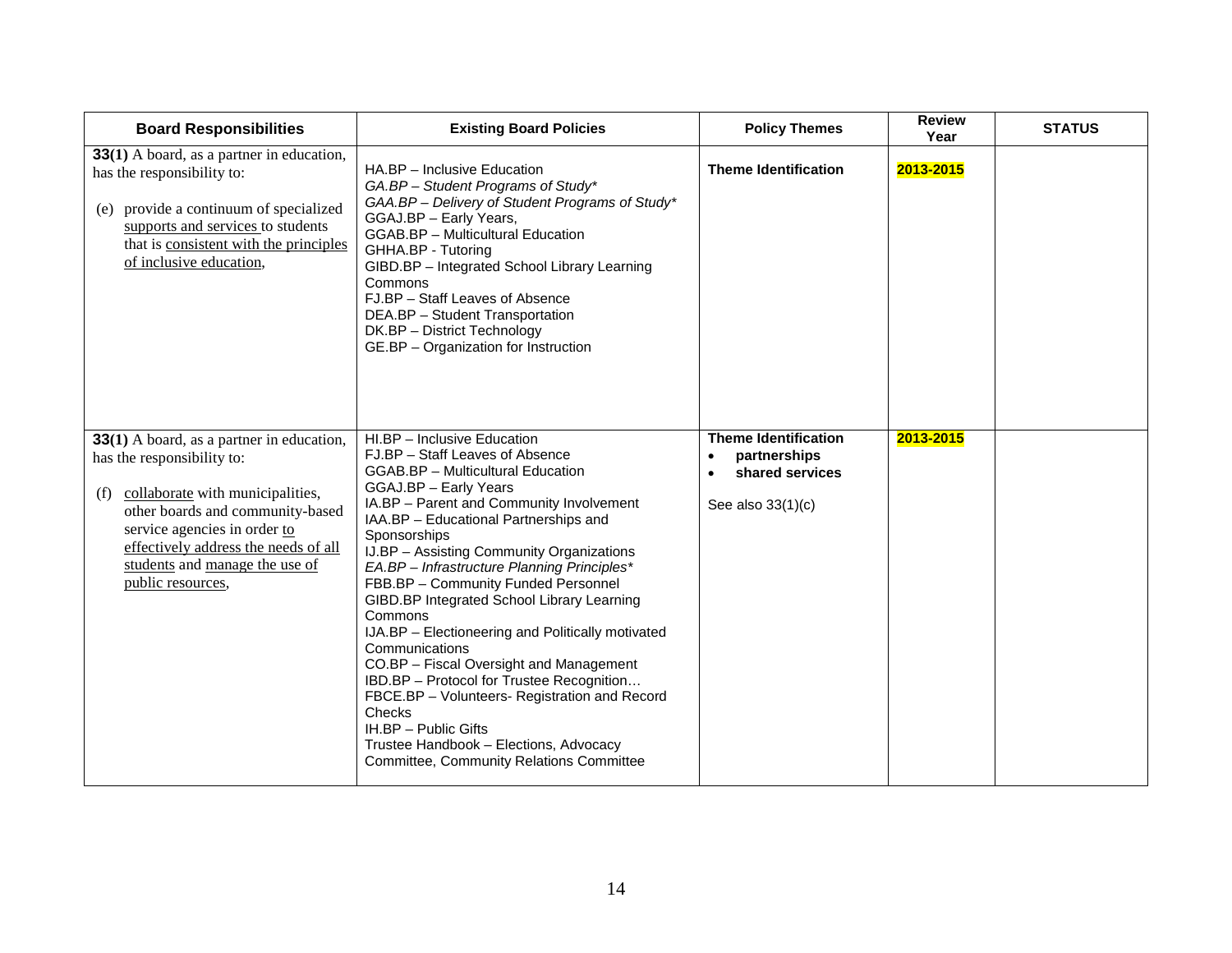| <b>Board Responsibilities</b>                                                                                                                                                                                                                         | <b>Existing Board Policies</b>                                                                                                                                                                                                                                                                                                                                                                                                                                                                            | <b>Policy Themes</b>                                                                                                                                 | <b>Review</b><br>Year  | <b>STATUS</b>                            |
|-------------------------------------------------------------------------------------------------------------------------------------------------------------------------------------------------------------------------------------------------------|-----------------------------------------------------------------------------------------------------------------------------------------------------------------------------------------------------------------------------------------------------------------------------------------------------------------------------------------------------------------------------------------------------------------------------------------------------------------------------------------------------------|------------------------------------------------------------------------------------------------------------------------------------------------------|------------------------|------------------------------------------|
| 33(1) A board, as a partner in education,<br>has the responsibility to:<br>(h) establish and maintain governance<br>and organizational structures that<br>promote student well-being and<br>success, and monitor and evaluate<br>their effectiveness, | FBE.BP - Health and Wellness of Staff and<br><b>Students</b><br>HF.BP - Safe, Caring, and Respectful Learning<br>Environments<br>CH.BP - Framework for Policy Development and<br>Review*<br>CHA.BP - Delegation of Authority<br>AD.BP - District Priorities<br>AE.BP - District Vision and Mission<br>FIC.BP - Employee Assistance<br>GJ.BP - Comprehensive Guidance and Counseling<br>Programs and Services<br>FGB.BP - Evaluation of Superintendent of Schools<br>Trustee Handbook - Trustee Committees | Throughout all policy and<br>administrative regulation<br>metrics<br>$\bullet$<br><b>District Priorities 2014-</b><br>2018 (AD.BP)                   | 2013-2015<br>2013-2014 | Scheduled April 8,<br>2013 Board Meeting |
| 33(1) A board, as a partner in education,<br>has the responsibility to:<br>ensure effective stewardship of the<br>(i)<br>board's resources,                                                                                                           | CO.BP - Fiscal Oversight and Management<br>CT.BP - Appointment of Principal Banker<br>CVE.BP-Auditor<br>$CW.BP - Purchasing$<br>DEA.BP - Student Transportation<br>EO.BP - Environment<br>IAC.BP - Funding and Endorsement Requests from<br><b>External Agencies</b><br>HNB.BP - School Assessed Fees<br>IH.BP - Public Gifts<br>Trustee Handbook - Expense Reporting<br>DCA.BP - Security and Vandalism<br>DK.BP - District Technology                                                                   | Effective stewardship of<br>all district resources:<br>Financial (Public<br>$\bullet$<br>Expense Reporting)<br>SES: supplies,<br>equipment, services | 2013-2014              |                                          |
|                                                                                                                                                                                                                                                       | FAA.BP - Human Resources Framework<br>FC.BP - Recruitment, Employment, Qualifications<br>and Deployment of Staff<br>FBCB.BP - District Staff code of Conduct<br>FB.BP Authority for Human Resource Decisions<br>FBB.BP - Community Funded Personnel<br>FBCE.BP - Volunteers- Registration and Record<br>Checks<br>FGC.BP - Staff Performance                                                                                                                                                              | Human                                                                                                                                                | 2013-2015              |                                          |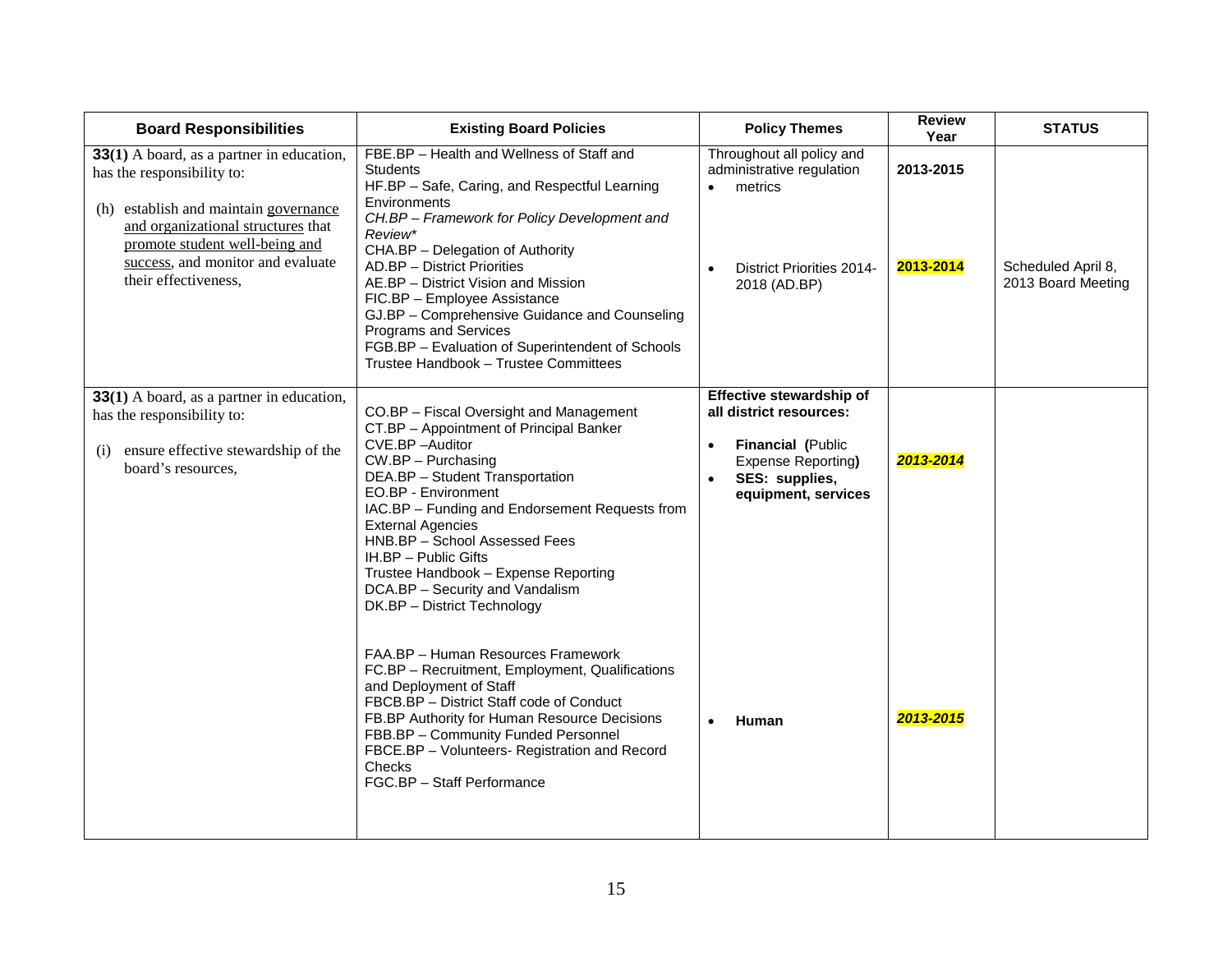| <b>Board Responsibilities</b>                                                                                                                                                                                                      | <b>Existing Board Policies</b>                                                                                                                                                                | <b>Policy Themes</b>                                                                                                           | <b>Review</b><br>Year               | <b>STATUS</b> |
|------------------------------------------------------------------------------------------------------------------------------------------------------------------------------------------------------------------------------------|-----------------------------------------------------------------------------------------------------------------------------------------------------------------------------------------------|--------------------------------------------------------------------------------------------------------------------------------|-------------------------------------|---------------|
| <b>33(1)</b> A board, as a partner in education,<br>has the responsibility to:<br>recruit the superintendent and<br>(i)<br>entrust the day-to-day management<br>of the school division to the staff<br>through the superintendent, | FGB.BP - Evaluation of Superintendent<br>CHA.BP - Board Delegation of Authority<br>CH.BP - Framework for Policy Development and<br>Review*<br>FB.BP - Authority for Human Resources Decisions | <b>Superintendent Role</b><br>and Responsibilities<br>Superintendent<br><b>Evaluation</b><br>Delegation of<br><b>Authority</b> | 2013-2015<br>2013-2014<br>2013-2015 |               |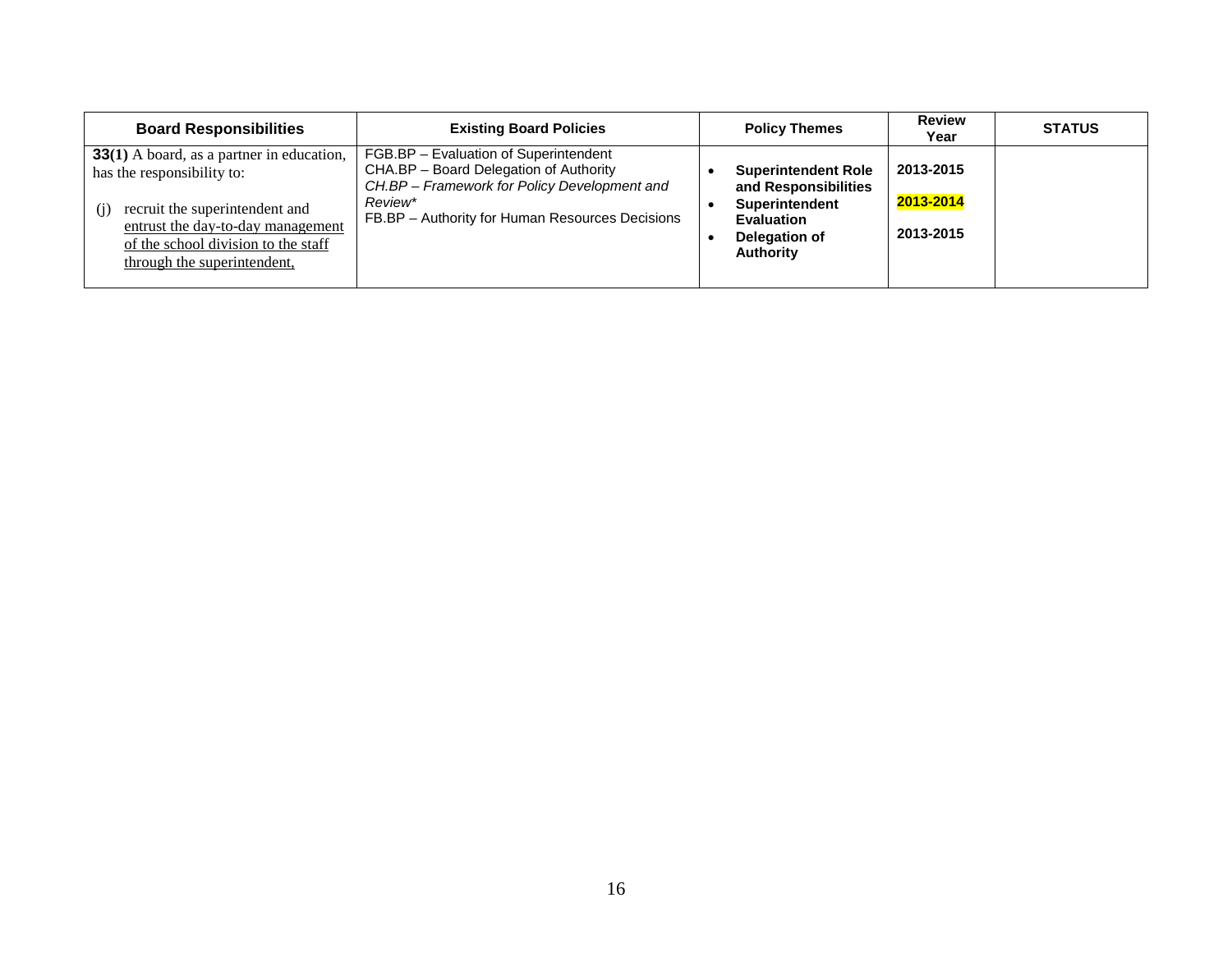# **APPENDIX I**

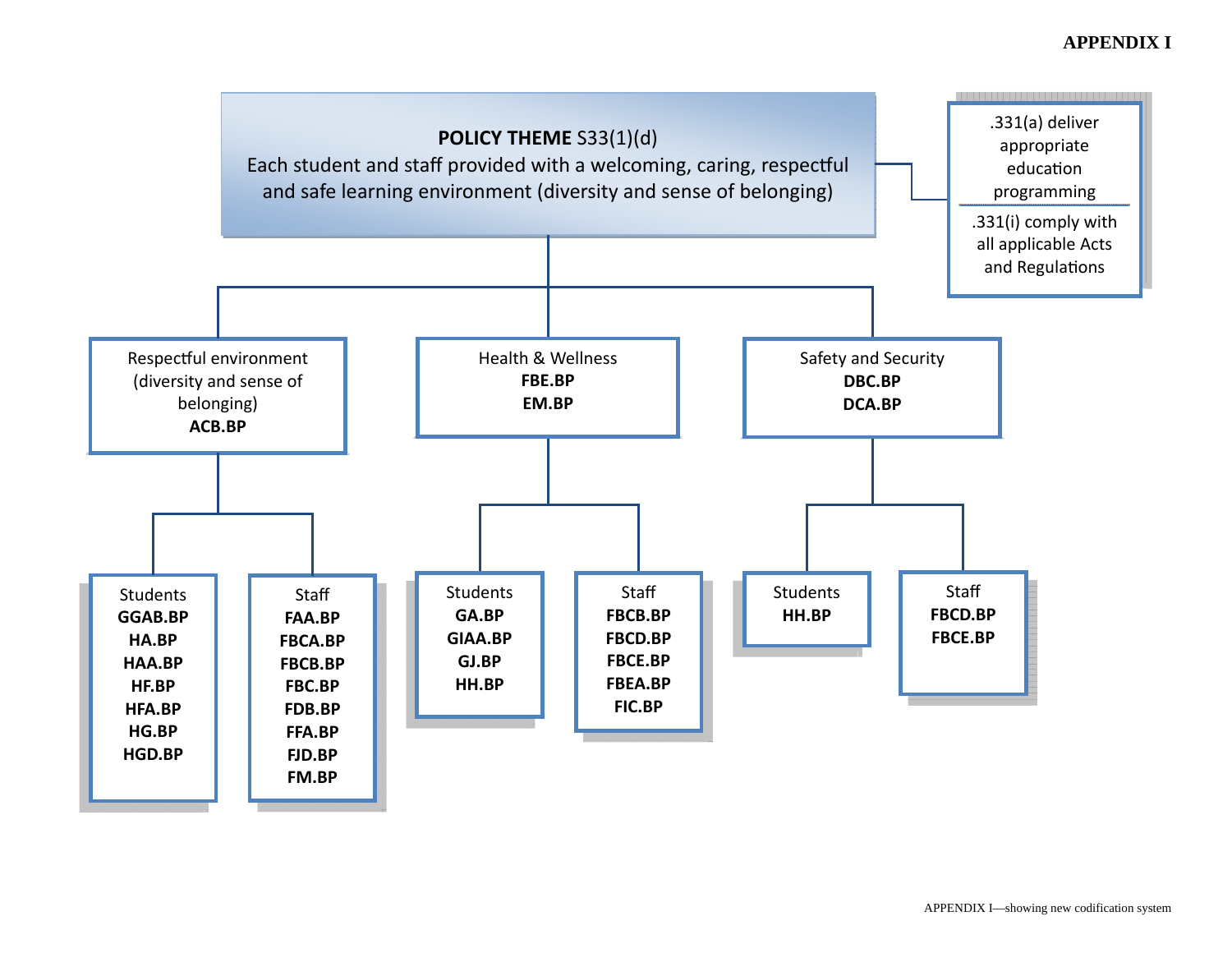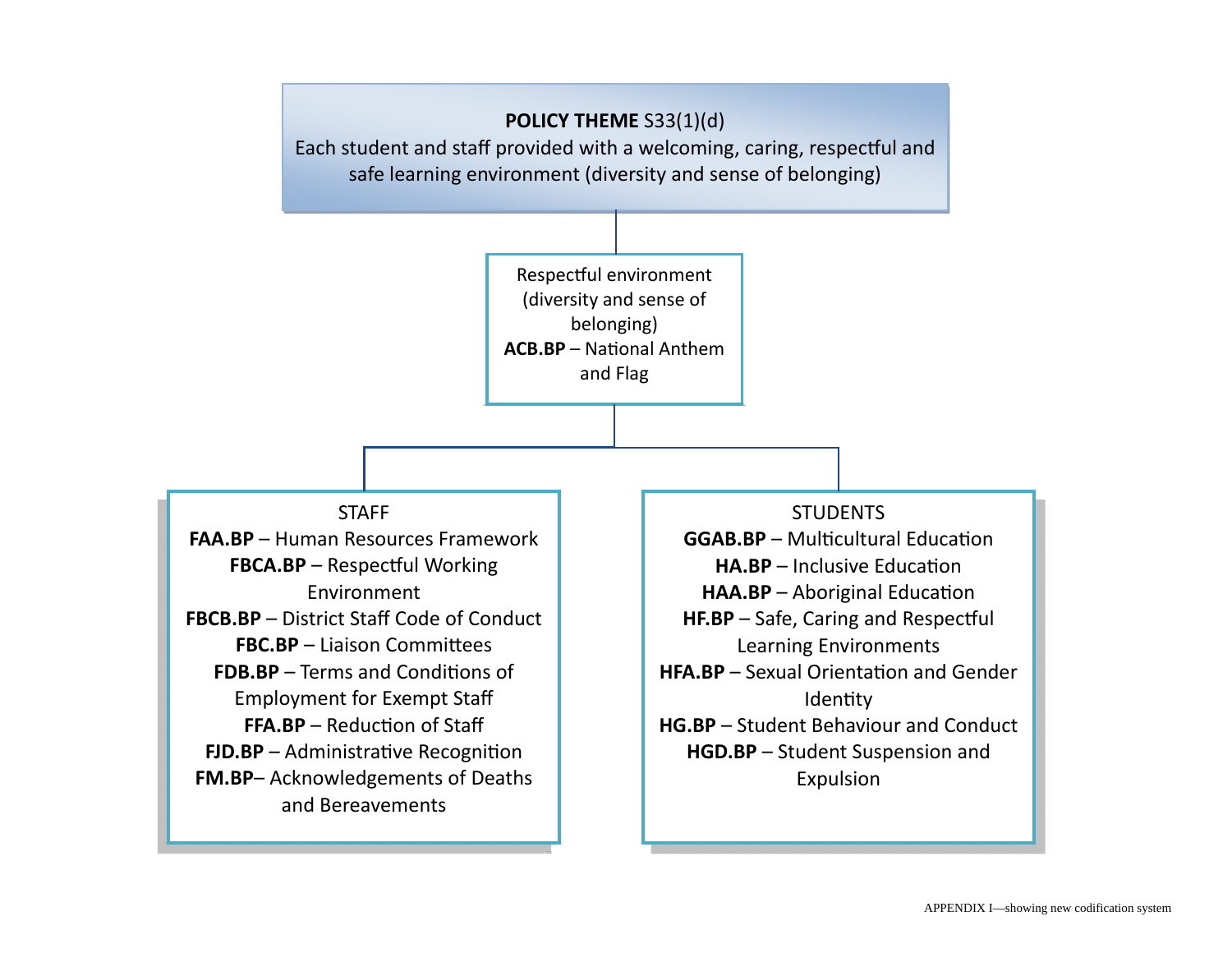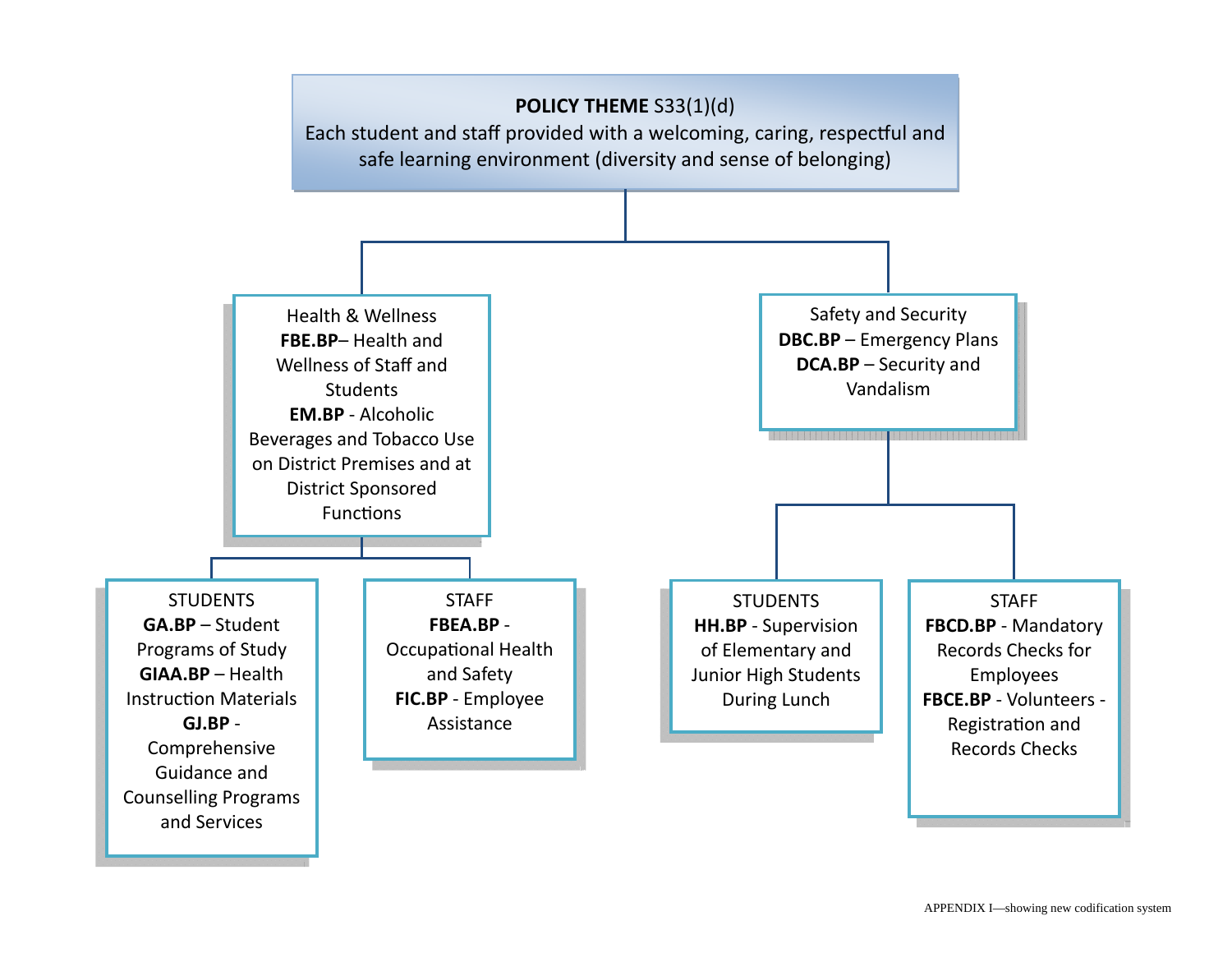# **POLICY MANUAL CODIFICATION STRUCTURE (BASED ON NATIONAL SCHOOL BOARDS ASSOCIATION)**

# **A: FOUNDATIONS AND PHILOSOPHIC COMMITMENTS**

The foundation statements in this section clarify the principles supportive of the public school system in that the school board is a legal entity -- an autonomous body created by the legislature - - intended to function in a democratic manner. The philosophic commitments, viewed as an educational philosophy, serve to guide the Board in policy development, the administrative staff actions and the operational decisions of staff. The philosophy should be interpreted through goals and specific expectations.

# **B: BOARD GOVERNANCE AND OPERATIONS (Trustees Manual)**

This section contains statements about the Board as a corporate body. That is, the Board is "ruling on itself". It speaks to its own operations, its own procedures, its own practices, and its own conduct as a school board. In dealing with its own operating procedures, some statements will sound more like rules or by-laws, but will be policies nonetheless, albeit operational.

# **C: GENERAL SCHOOL ADMINISTRATION**

This section deals with policies regarding school district management, on the formulation of administrative regulations, and policies pertaining to the position of the Superintendent of Schools.

# **D: BUSINESS ADMINISTRATION**

This section provides policy statements concerning the finance and control aspects of the school district.

# **C: DISTRICT ADMINISTRATION (combines sections C and D)**

This section contains policy statements and expectations for school district management, business administration, finance and control aspects of district operations for effective and efficient stewardship of public funds, physical and information assets. It contains policy on the formulation of board policy and administrative regulations and the delegation of authority to the Superintendent of Schools.

# **DE: SUPPORT SERVICES (includes section K)**

This section includes policies related to non-instruction functions, support services, and programs.

# **EF: FACILITIES**

This section covers facility development and construction as well as related activities such as long-range planning, renovations and remodeling, and leasing and renting of facilities.

# **FG: HUMAN RESOURCES AND EMPLOYEE RELATIONS**

These two areas relate to the school board's relationship to staff.

# **GH: CURRICULUM AND INSTRUCTION**

This section deals with the total instruction program and reflects the school's reason for being: to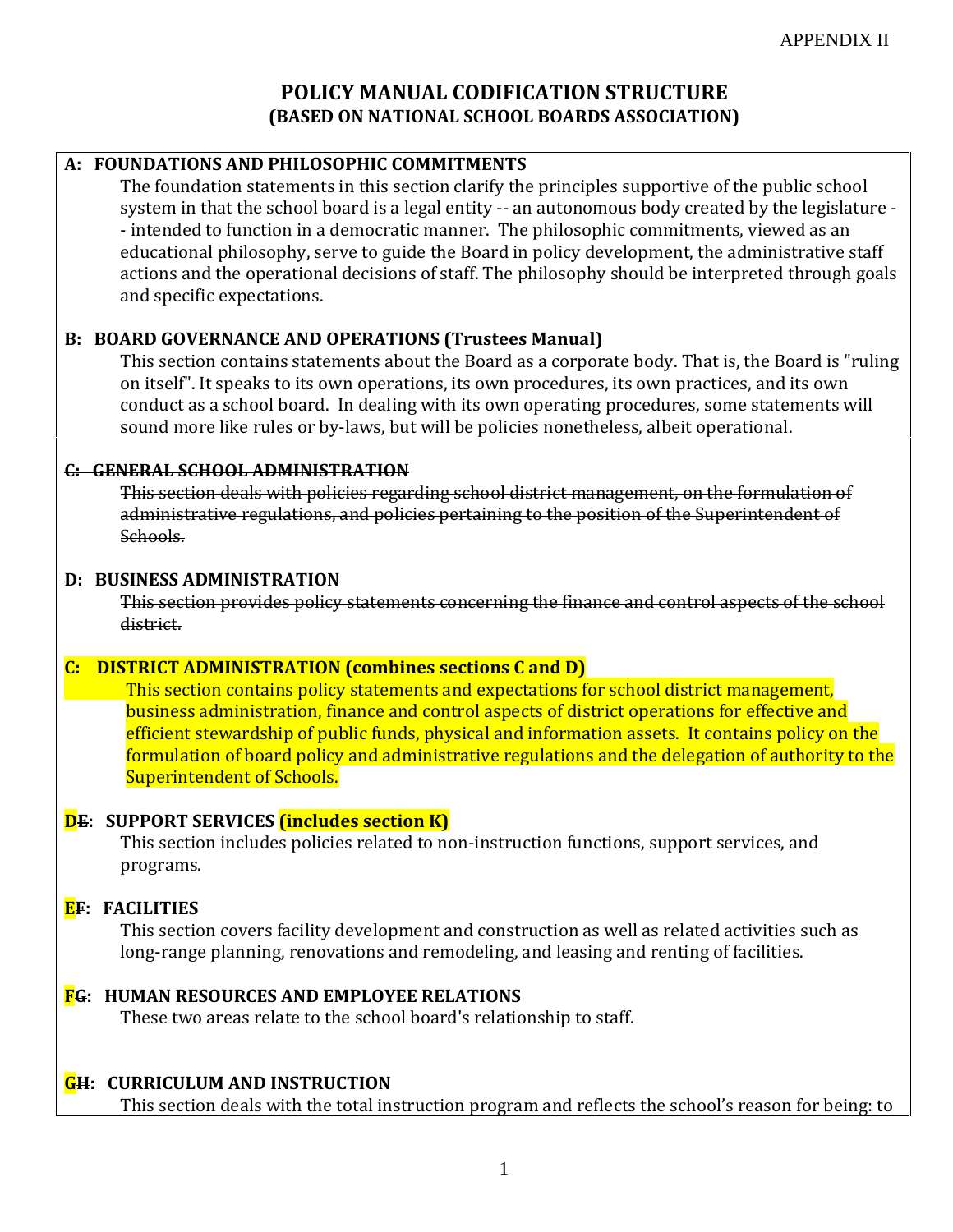provide the best possible educational opportunity for students.

# **HI: STUDENTS**

This section deals with student-related policies addressing the collective and individual needs and welfare of students, and the educational needs and welfare of society.

# **IJ: SCHOOL - COMMUNITY RELATIONS PARTNERS IN EDUCATION**

This section deals with relations with the general public, community organizations, and other public agencies (including other educational agencies and groups).

## **K: DISTRICT TECHNOLOGY**

This section deals with district policy standards, specifications and guidelines for the appropriate use of district technology and specifically digital technologies.

Board policies are denoted by the suffix code **.BP** (For example, board policy CH.BP - [Framework](http://epsb.ca/policy/ch.bp.shtml)  [for Policy Development and Review\)](http://epsb.ca/policy/ch.bp.shtml) Board policies are statements, *of intent, belief, governing principles and expectations regarding specific areas of Board responsibility, formally adopted by a majority vote of the Board and intended to guide future action.* Policies create a framework within which the Superintendent of Schools can discharge responsibilities.

Administrative Regulations are denoted by the suffix code **.AR** (For example, administrative regulation CH.AR – [Policy Development and Review\)](http://epsb.ca/policy/ch.ar.shtml) Administrative regulations are the *directions, procedures and assignment of responsibilities established by the Superintendent of Schools that direct the implementation of and achievement of desired outcomes of board policy and the operation of the district.*